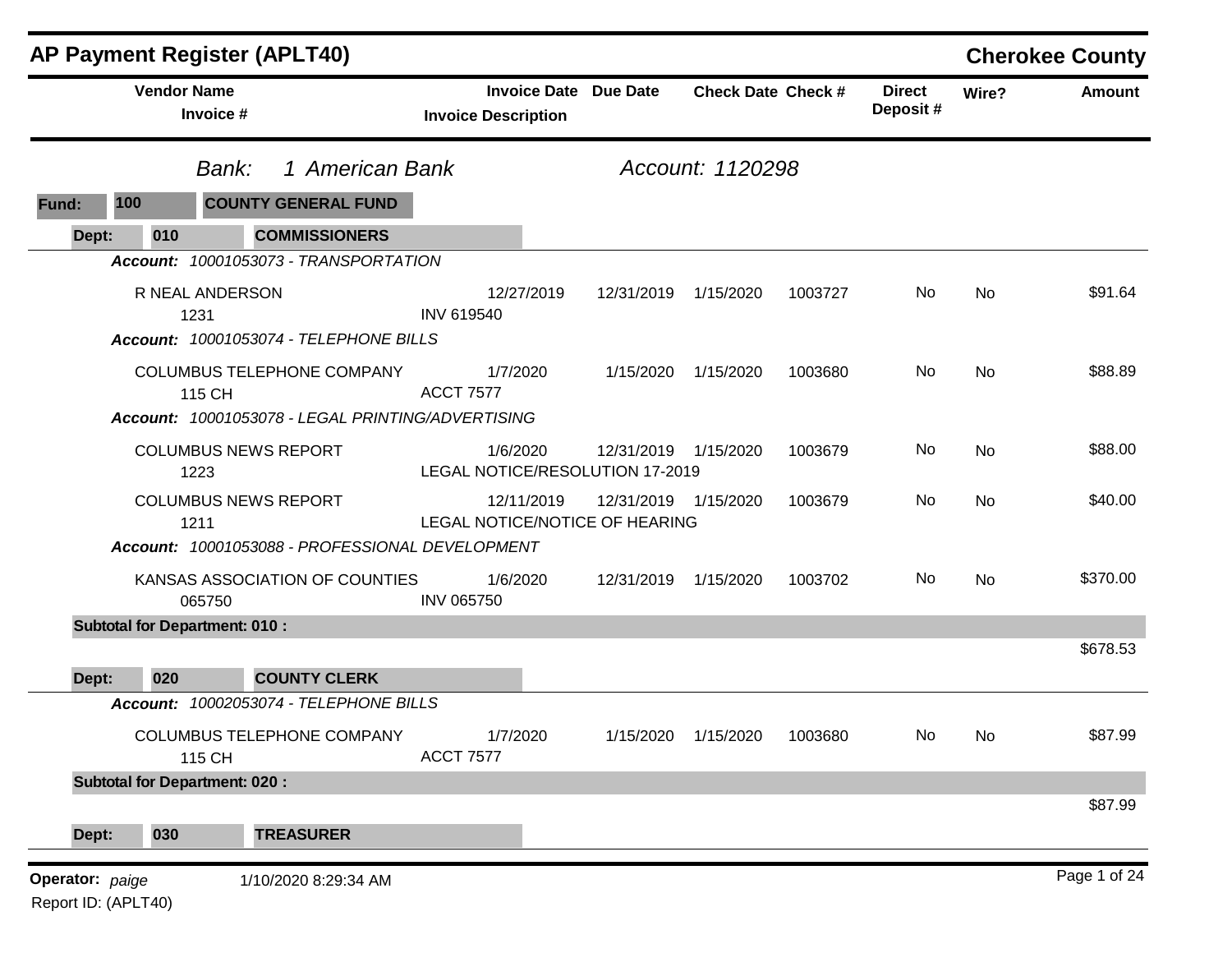|       | <b>Vendor Name</b><br>Invoice #                                                      | <b>Invoice Date Due Date</b><br><b>Invoice Description</b> |                      | <b>Check Date Check #</b> |         | <b>Direct</b><br>Deposit# | Wire?     | <b>Amount</b> |
|-------|--------------------------------------------------------------------------------------|------------------------------------------------------------|----------------------|---------------------------|---------|---------------------------|-----------|---------------|
|       | Account: 10003053074 - TELEPHONE BILLS                                               |                                                            |                      |                           |         |                           |           |               |
|       | COLUMBUS TELEPHONE COMPANY<br>115 CH                                                 | 1/7/2020<br><b>ACCT 7577</b>                               | 1/15/2020            | 1/15/2020                 | 1003680 | No                        | <b>No</b> | \$165.42      |
|       | Account: 10003053075 - DUES/SUBSCRIPTIONS<br><b>KCTA TREASURER</b><br>0115           | 1/6/2020<br>2020 DUES/CHEROKEE COUNTY                      | 1/15/2020            | 1/15/2020                 | 1003708 | No.                       | No        | \$250.00      |
|       | <b>Subtotal for Department: 030:</b>                                                 |                                                            |                      |                           |         |                           |           |               |
| Dept: | <b>ATTORNEY</b><br>040                                                               |                                                            |                      |                           |         |                           |           | \$415.42      |
|       | Account: 10004053024 - OPER/REPAIR MACH & EQUIP                                      |                                                            |                      |                           |         |                           |           |               |
|       | <b>KISSTECH</b><br>2119                                                              | 12/20/2019<br>EST 2119                                     | 12/31/2019 1/15/2020 |                           | 1003709 | No                        | No        | \$825.00      |
|       | Account: 10004053074 - TELEPHONE BILLS                                               |                                                            |                      |                           |         |                           |           |               |
|       | COLUMBUS TELEPHONE COMPANY<br>115 CH<br>Account: 10004053076 - PROFESSIONAL SERVICES | 1/7/2020<br><b>ACCT 7577</b>                               | 1/15/2020            | 1/15/2020                 | 1003680 | No                        | No        | \$255.00      |
|       | DERFELT LAW OFFICE<br><b>1231 ATTY</b>                                               | 12/30/2019<br>INV SPECIAL PROSECUTOR 2/18 - 8/19           | 12/31/2019 1/15/2020 |                           | 1003686 | No.                       | <b>No</b> | \$1,250.00    |
|       | Account: 10004053084 - CELL PHONE CHARGES                                            |                                                            |                      |                           |         |                           |           |               |
|       | <b>VERIZON WIRELESS</b><br>9844361081                                                | 12/16/2019<br>INV 9844361081                               | 12/31/2019 1/15/2020 |                           | 1003744 | No                        | <b>No</b> | \$80.02       |
|       | Account: 10004053089 - OTHER CONTRACTUAL                                             |                                                            |                      |                           |         |                           |           |               |
|       | <b>JUSTICE SYSTEMS</b><br>93274                                                      | 12/13/2019<br><b>INV 93274</b>                             | 12/31/2019           | 1/15/2020                 | 1003699 | No.                       | No.       | \$2,175.00    |
|       | <b>Subtotal for Department: 040:</b>                                                 |                                                            |                      |                           |         |                           |           |               |
| Dept: | 050<br><b>REGISTER OF DEEDS</b>                                                      |                                                            |                      |                           |         |                           |           | \$4,585.02    |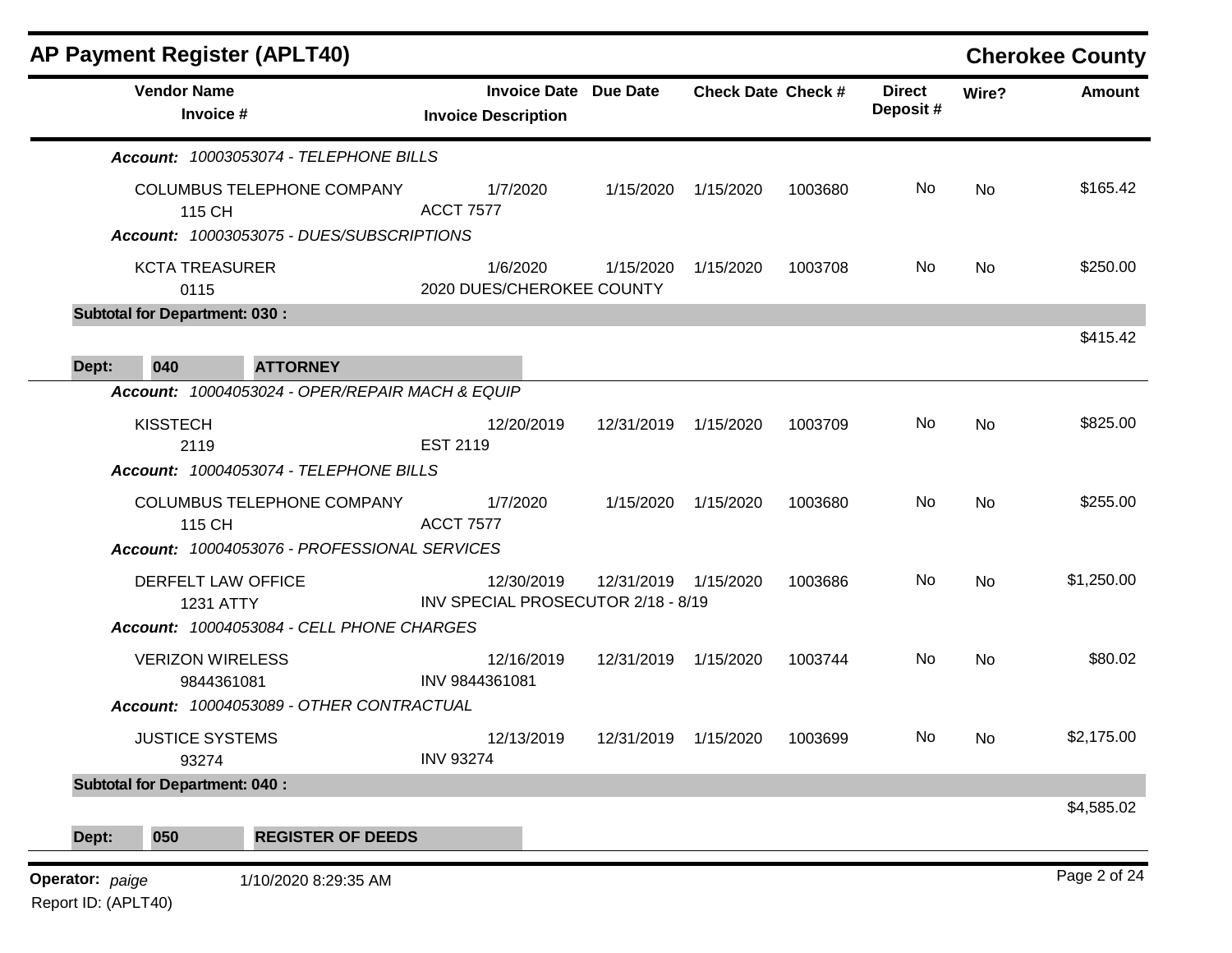|       | <b>AP Payment Register (APLT40)</b>  |                                                                         |                                  |                              |                           |         |                           |           | <b>Cherokee County</b> |
|-------|--------------------------------------|-------------------------------------------------------------------------|----------------------------------|------------------------------|---------------------------|---------|---------------------------|-----------|------------------------|
|       | <b>Vendor Name</b><br>Invoice #      |                                                                         | <b>Invoice Description</b>       | <b>Invoice Date Due Date</b> | <b>Check Date Check #</b> |         | <b>Direct</b><br>Deposit# | Wire?     | <b>Amount</b>          |
|       |                                      | Account: 10005053074 - UTILITIES/TELEPHONE BILLS                        |                                  |                              |                           |         |                           |           |                        |
|       | 115 CH                               | COLUMBUS TELEPHONE COMPANY<br>Account: 10005053075 - DUES/SUBSCRIPTIONS | 1/7/2020<br><b>ACCT 7577</b>     | 1/15/2020                    | 1/15/2020                 | 1003680 | No                        | <b>No</b> | \$86.76                |
|       | 115                                  | KANSAS REGISTER OF DEEDS ASSOCIATIO                                     | 1/7/2020<br><b>2020 DUES</b>     | 1/15/2020                    | 1/15/2020                 | 1003704 | No.                       | <b>No</b> | \$200.00               |
|       | <b>Subtotal for Department: 050:</b> |                                                                         |                                  |                              |                           |         |                           |           |                        |
| Dept: | 060                                  | <b>SHERIFF &amp; JAIL</b>                                               |                                  |                              |                           |         |                           |           | \$286.76               |
|       |                                      | Account: 10006053025 - PARTS/VEHICLE REPAIRS                            |                                  |                              |                           |         |                           |           |                        |
|       | 192395                               | KANSASLAND TIRE OF PITTSBURG                                            | 1/7/2020<br><b>INV 192395</b>    | 1/15/2020                    | 1/15/2020                 | 1003706 | No.                       | No        | \$504.00               |
|       | NATALINIS AUTOMOTIVE<br>723508       |                                                                         | 12/27/2019<br><b>INV 723508</b>  | 12/31/2019                   | 1/15/2020                 | 1003720 | No.                       | No        | \$46.12                |
|       | NATALINIS AUTOMOTIVE<br>723872       |                                                                         | 1/6/2020<br><b>INV 723872</b>    | 1/15/2020                    | 1/15/2020                 | 1003720 | No                        | <b>No</b> | \$117.72               |
|       | NATALINIS AUTOMOTIVE<br>723847       |                                                                         | 1/6/2020<br><b>INV 723847</b>    | 1/15/2020                    | 1/15/2020                 | 1003720 | No                        | No        | \$92.72                |
|       |                                      | Account: 10006053040 - JANITORIAL SUPPLIES                              |                                  |                              |                           |         |                           |           |                        |
|       | TRUE VALUE COLUMBUS<br>A394839       |                                                                         | 1/6/2020<br><b>TRANS A394839</b> | 1/15/2020                    | 1/15/2020                 | 1003740 | No                        | <b>No</b> | \$50.15                |
|       | <b>HENRY KRAFT INC</b><br>296567     |                                                                         | 1/6/2020<br><b>INV 296567</b>    | 1/15/2020                    | 1/15/2020                 | 1003696 | No                        | No        | \$742.67               |
|       | <b>HENRY KRAFT INC</b><br>295695     |                                                                         | 12/13/2019<br><b>INV 295695</b>  | 12/31/2019                   | 1/15/2020                 | 1003696 | No.                       | No        | \$158.60               |
|       | <b>HENRY KRAFT INC</b><br>296027     |                                                                         | 12/19/2019<br><b>INV 296027</b>  | 12/31/2019                   | 1/15/2020                 | 1003696 | No                        | <b>No</b> | \$752.10               |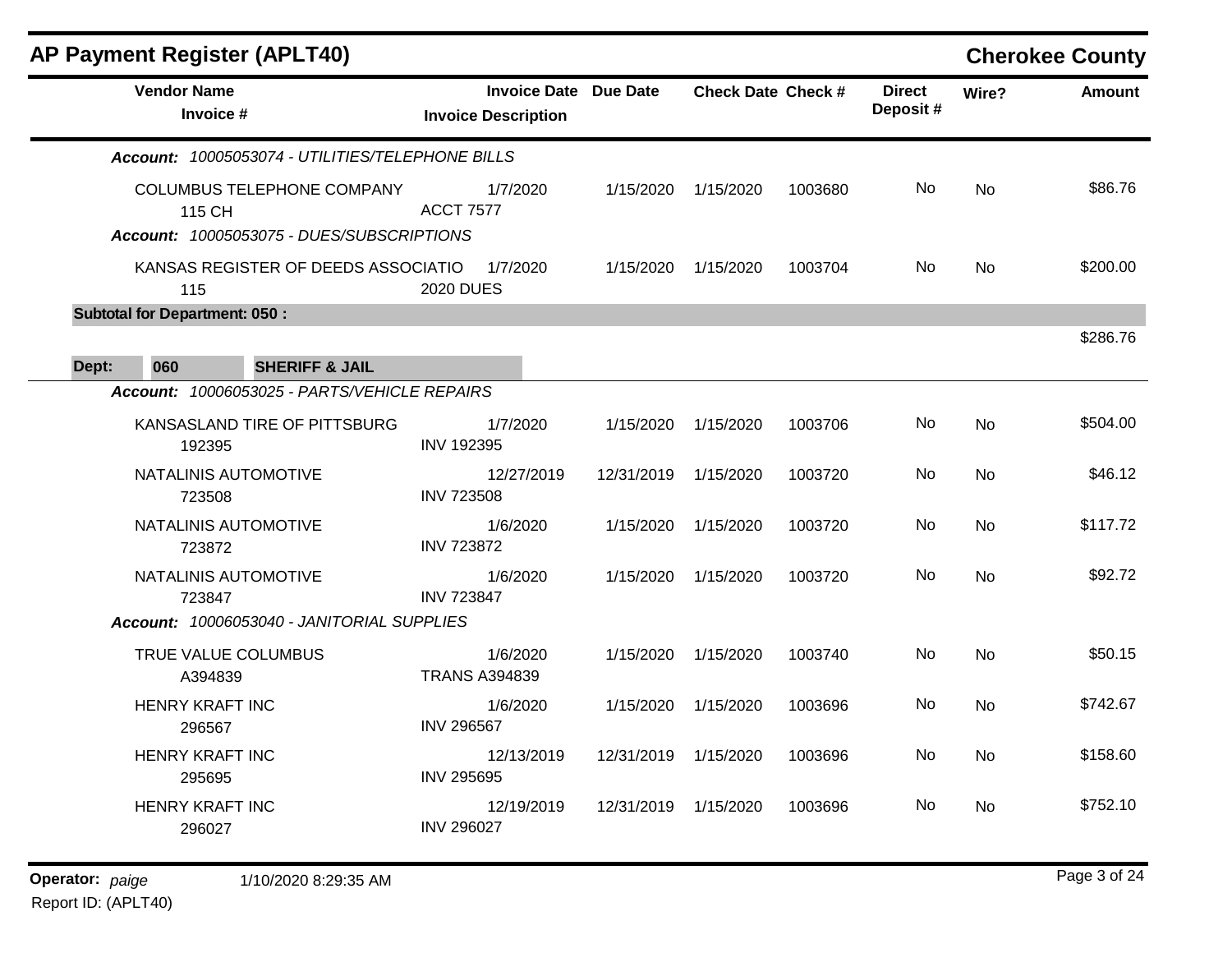| <b>Vendor Name</b>                                       | Invoice Date Due Date                             |                      | <b>Check Date Check #</b> |         | <b>Direct</b> | Wire?     | <b>Amount</b> |
|----------------------------------------------------------|---------------------------------------------------|----------------------|---------------------------|---------|---------------|-----------|---------------|
| Invoice #                                                | <b>Invoice Description</b>                        |                      |                           |         | Deposit#      |           |               |
| Account: 10006053072 - GAS, ELECTRIC, WATER              |                                                   |                      |                           |         |               |           |               |
| <b>CITY OF COLUMBUS</b><br>1231                          | 12/27/2019<br>ACCT 09-52410-01                    | 12/31/2019 1/15/2020 |                           | 1003674 | No.           | No        | \$120.00      |
| SERVICE RECYCLING, LLC<br>R0439                          | 1/6/2020<br><b>INV R0439</b>                      |                      | 1/15/2020 1/15/2020       | 1003732 | No.           | No.       | \$45.00       |
| Account: 10006053074 - TELEPHONE BILLS                   |                                                   |                      |                           |         |               |           |               |
| COLUMBUS TELEPHONE COMPANY 1/6/2020<br>115 SH            | ACCT 2963                                         |                      | 1/15/2020 1/15/2020       | 1003680 | No.           | No        | \$1,665.46    |
| Account: 10006053075 - DUES/SUBSCRIPTIONS                |                                                   |                      |                           |         |               |           |               |
| MID-STATES ORGANIZED CRIME INFO CEN<br>320191718         | 1/6/2020<br>INV 32019-1718 2020 ANNUAL MEMBERSHIP |                      | 1/15/2020 1/15/2020       | 1003719 | No.           | No.       | \$150.00      |
| NATIONAL SHERIFFS ASSOCIATION<br>250927                  | 12/12/2019<br><b>MEMBER 250927</b>                | 12/31/2019 1/15/2020 |                           | 1003721 | No.           | No        | \$129.00      |
| KANSAS SHERIFFS ASSOCIATION<br>1231                      | 11/27/2019<br>2020 MEMBERSHIP RENEWAL             | 12/31/2019 1/15/2020 |                           | 1003705 | No.           | No        | \$575.00      |
| Account: 10006053080 - MAINTENANCE/BLDGS & GROUNDS       |                                                   |                      |                           |         |               |           |               |
| BUTCH'S PEST CONTROL SERVICE 12/20/2019<br>1267670       | INV 1267670                                       | 12/31/2019 1/15/2020 |                           | 1003655 | No.           | <b>No</b> | \$75.00       |
| TRUE VALUE COLUMBUS<br>A394008                           | 12/20/2019<br><b>TRANS A394008</b>                | 12/31/2019 1/15/2020 |                           | 1003740 | No.           | No        | \$14.97       |
| Account: 10006053732 - INMATE FOOD                       |                                                   |                      |                           |         |               |           |               |
| CONSOLIDATED CORRECTIONAL FOOD SE 12/31/2019<br>19122519 | INV 19122519                                      | 12/31/2019 1/15/2020 |                           | 1003681 | No.           | No.       | \$11,635.95   |
| Account: 10006053737 - INMATE PERSONAL ITEMS             |                                                   |                      |                           |         |               |           |               |
| <b>TURNKEY CORRECTIONS</b><br>10000019                   | 12/15/2019<br>INV 10000019                        | 12/31/2019 1/15/2020 |                           | 1003741 | No.           | No.       | \$1,531.25    |

# **AP Payment Register (APLT40) Cherokee County**

 $\mathbf{r}$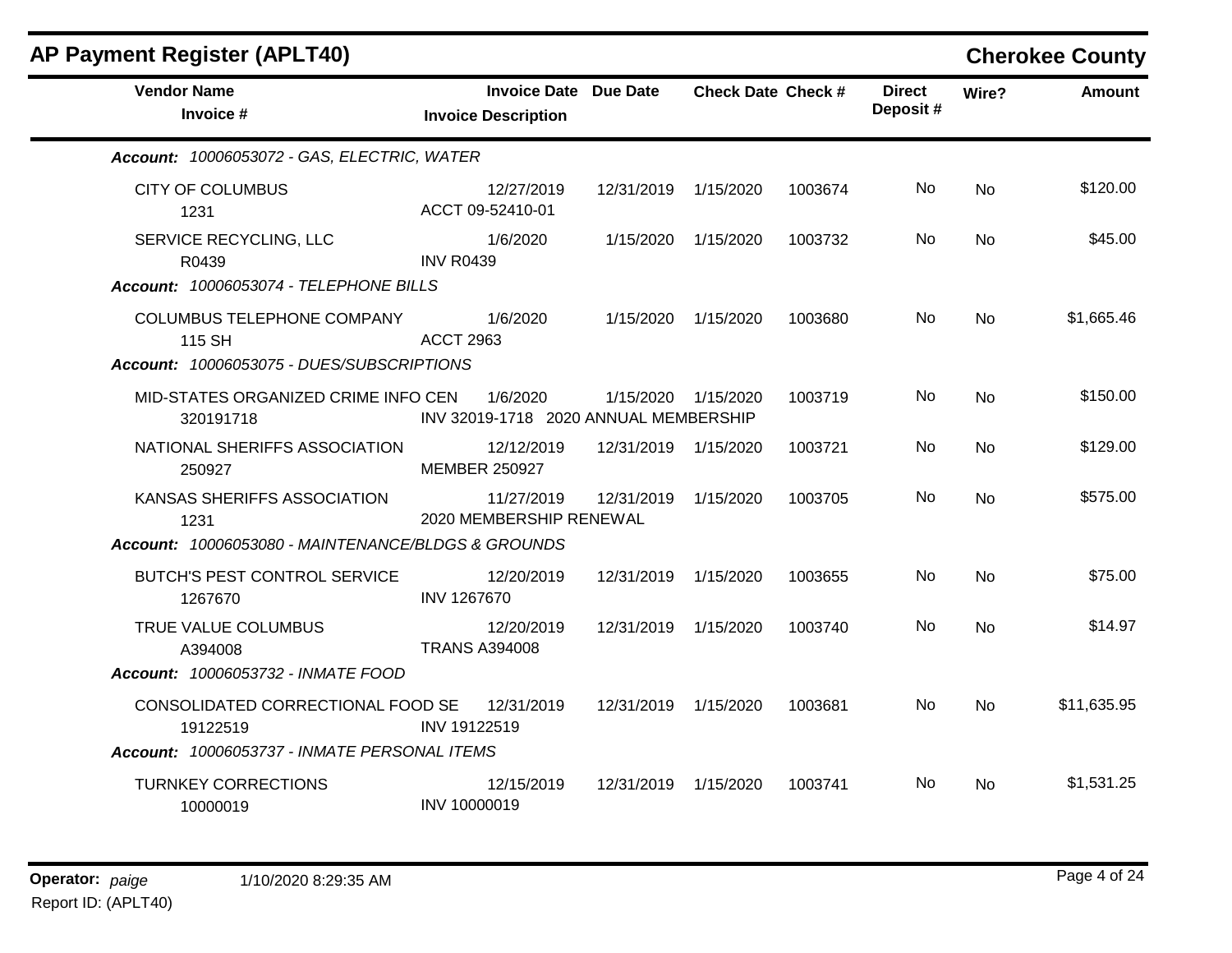| <b>AP Payment Register (APLT40)</b>                                                 |                                                            |                      |                           |         |                           |                | <b>Cherokee County</b> |
|-------------------------------------------------------------------------------------|------------------------------------------------------------|----------------------|---------------------------|---------|---------------------------|----------------|------------------------|
| <b>Vendor Name</b><br>Invoice #                                                     | <b>Invoice Date Due Date</b><br><b>Invoice Description</b> |                      | <b>Check Date Check #</b> |         | <b>Direct</b><br>Deposit# | Wire?          | <b>Amount</b>          |
| <b>TURNKEY CORRECTIONS</b><br>49148                                                 | 12/11/2019<br><b>INV 49148</b>                             | 12/31/2019 1/15/2020 |                           | 1003741 | No.                       | <b>No</b>      | \$48.95                |
| <b>CHARM-TEX INC</b><br>0208260                                                     | 12/26/2019<br>INV 0208260                                  | 12/31/2019           | 1/15/2020                 | 1003661 | No.                       | <b>No</b>      | \$470.18               |
| CITY TELE COIN COMPANY INC<br>21208                                                 | 12/27/2019<br><b>INV 21208</b>                             | 12/31/2019           | 1/15/2020                 | 1003676 | No                        | N <sub>o</sub> | \$3,000.00             |
| Account: 10006053786 - INMATE MEDICAL<br>ADVANCED CORRECTIONAL HEALTHCARE,<br>89583 | 10/1/2019<br><b>INV 89583</b>                              | 12/31/2019 1/15/2020 |                           | 1003651 | No                        | <b>No</b>      | \$3,657.60             |
| CHEROKEE COUNTY AMBULANCE-DIST #2<br>1231                                           | 3/21/2019<br>NEGOTIATED RATE/219-759793-00                 | 12/31/2019           | 1/15/2020                 | 1003664 | No                        | <b>No</b>      | \$183.00               |
| ADVANCED CORRECTIONAL HEALTHCARE,<br>92142                                          | 1/6/2020<br><b>INV 92142</b>                               | 1/15/2020            | 1/15/2020                 | 1003651 | No                        | N <sub>o</sub> | \$3,657.60             |
| <b>MERCY COLUMBUS</b><br>1231 SH3                                                   | 10/28/2019<br>NEGOTIATED RATE/9400003710604                | 12/31/2019           | 1/15/2020                 | 1003715 | No.                       | <b>No</b>      | \$74.59                |
| MCKESSON MEDICAL-SURGICAL<br>6764951                                                | 12/12/2019<br>ACCT 60922951                                | 12/31/2019 1/15/2020 |                           | 1003712 | No                        | No.            | \$70.70                |
| DIRECT BENEFIT SOLUTIONS<br>2019258                                                 | 12/20/2019<br>INV 2019-258                                 | 12/31/2019           | 1/15/2020                 | 1003687 | No                        | <b>No</b>      | \$1,001.59             |
| CORRECT CARE SOLUTIONS LLC<br>0059511                                               | 12/17/2019<br>INV 0059511                                  | 12/31/2019           | 1/15/2020                 | 1003682 | No.                       | No             | \$90.00                |
| <b>MERCY COLUMBUS</b><br>1231 SH2                                                   | 10/28/2019<br>NEGOTIATED RATE/9400003710606                | 12/31/2019           | 1/15/2020                 | 1003715 | No.                       | <b>No</b>      | \$243.47               |
| <b>MERCY COLUMBUS</b><br>1231 SH                                                    | 10/27/2019<br>NEGOTIATED RATE/9400003707900                | 12/31/2019           | 1/15/2020                 | 1003715 | No.                       | No             | \$48.45                |
| <b>MERCY COLUMBUS</b><br>1231                                                       | 1/6/2020<br>NEGOTIATED RATE/9400003707901                  | 12/31/2019           | 1/15/2020                 | 1003715 | No.                       | No             | \$13.47                |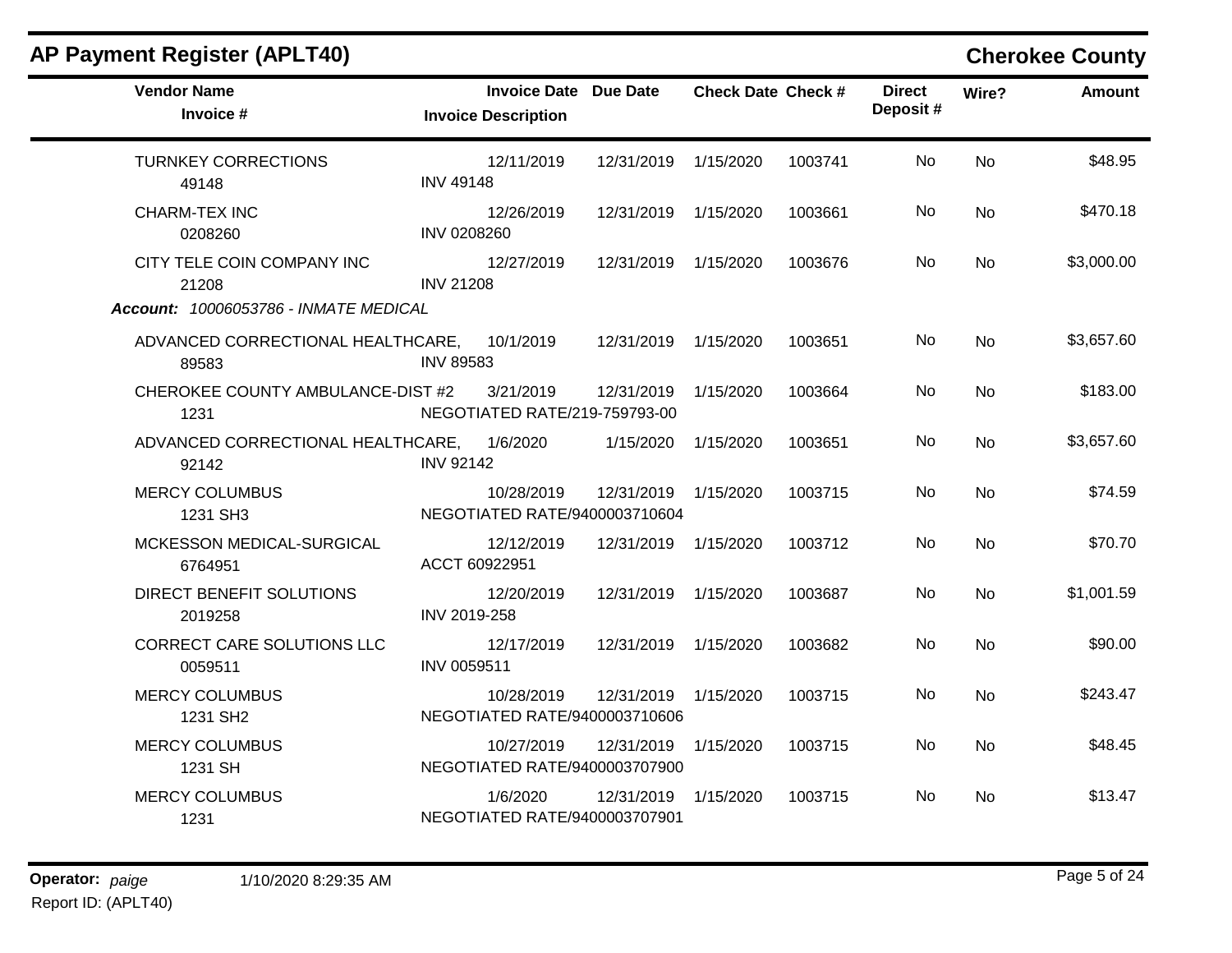| <b>AP Payment Register (APLT40)</b>        |                  |                                                            |                                             |                           |         |                           |           | <b>Cherokee County</b> |
|--------------------------------------------|------------------|------------------------------------------------------------|---------------------------------------------|---------------------------|---------|---------------------------|-----------|------------------------|
| <b>Vendor Name</b><br>Invoice #            |                  | <b>Invoice Date Due Date</b><br><b>Invoice Description</b> |                                             | <b>Check Date Check #</b> |         | <b>Direct</b><br>Deposit# | Wire?     | <b>Amount</b>          |
| <b>Subtotal for Department: 060:</b>       |                  |                                                            |                                             |                           |         |                           |           | \$30,965.31            |
| 070<br><b>DISTRICT COURT</b><br>Dept:      |                  |                                                            |                                             |                           |         |                           |           |                        |
| Account: 10007053028 - COMPUTER SUPPLIES   |                  |                                                            |                                             |                           |         |                           |           |                        |
| ADVANTAGE COMPUTER ENTERPRISES IN<br>74566 | <b>INV 74566</b> | 12/18/2019                                                 | 12/31/2019                                  | 1/15/2020                 | 1003652 | No                        | <b>No</b> | \$894.00               |
| Account: 10007053074 - TELEPHONE BILLS     |                  |                                                            |                                             |                           |         |                           |           |                        |
| COLUMBUS TELEPHONE COMPANY<br>115 CH       | <b>ACCT 7577</b> | 1/7/2020                                                   | 1/15/2020                                   | 1/15/2020                 | 1003680 | <b>No</b>                 | <b>No</b> | \$494.38               |
| Account: 10007053075 - DUES/SUBSCRIPTIONS  |                  |                                                            |                                             |                           |         |                           |           |                        |
| <b>KADCCA, 67879</b><br>115                |                  | 1/7/2020<br>ANNUAL MEMBERSHIP DUES                         | 1/15/2020                                   | 1/15/2020                 | 1003701 | No                        | No        | \$200.00               |
| <b>KACSO</b><br>115 DC                     |                  | 1/7/2020<br>2020 MEMBERSHIP/MARK BRUCE                     | 1/15/2020                                   | 1/15/2020                 | 1003700 | N <sub>o</sub>            | No        | \$75.00                |
| <b>KACSO</b><br>115                        |                  | 1/7/2020                                                   | 1/15/2020<br>2020 MEMBERSHIP/NICOLE ALLISON | 1/15/2020                 | 1003700 | <b>No</b>                 | No        | \$75.00                |
| Account: 10007053089 - OTHER CONTRACTUAL   |                  |                                                            |                                             |                           |         |                           |           |                        |
| <b>DOUGLAS ROPER STEELE</b><br>115         |                  | 1/7/2020<br>MONTHLY ATT/CO CONTRACT                        | 1/15/2020                                   | 1/15/2020                 | 1003688 | No                        | <b>No</b> | \$2,750.00             |
| <b>CANDACE BREWSTER GAYOSO</b><br>115      |                  | 1/7/2020<br>MONTHLY ATTY/CO CONTRACT                       | 1/15/2020                                   | 1/15/2020                 | 1003657 | <b>No</b>                 | <b>No</b> | \$2,750.00             |
| SHRED-IT<br>8128881651                     | INV 8128881651   | 12/31/2019                                                 | 12/31/2019                                  | 1/15/2020                 | 1003733 | No.                       | No        | \$649.89               |
| <b>MELANIE BINGHAM</b><br>115              |                  | 1/7/2020<br>MONTHLY ATTY/CO CONTRACT                       | 1/15/2020                                   | 1/15/2020                 | 1003714 | No                        | No        | \$2,750.00             |
| <b>JOANNA L DERFELT</b><br>115             |                  | 1/7/2020<br>MONTHLY ATTY/CO CONTRACT                       | 1/15/2020                                   | 1/15/2020                 | 1003697 | No                        | <b>No</b> | \$2,750.00             |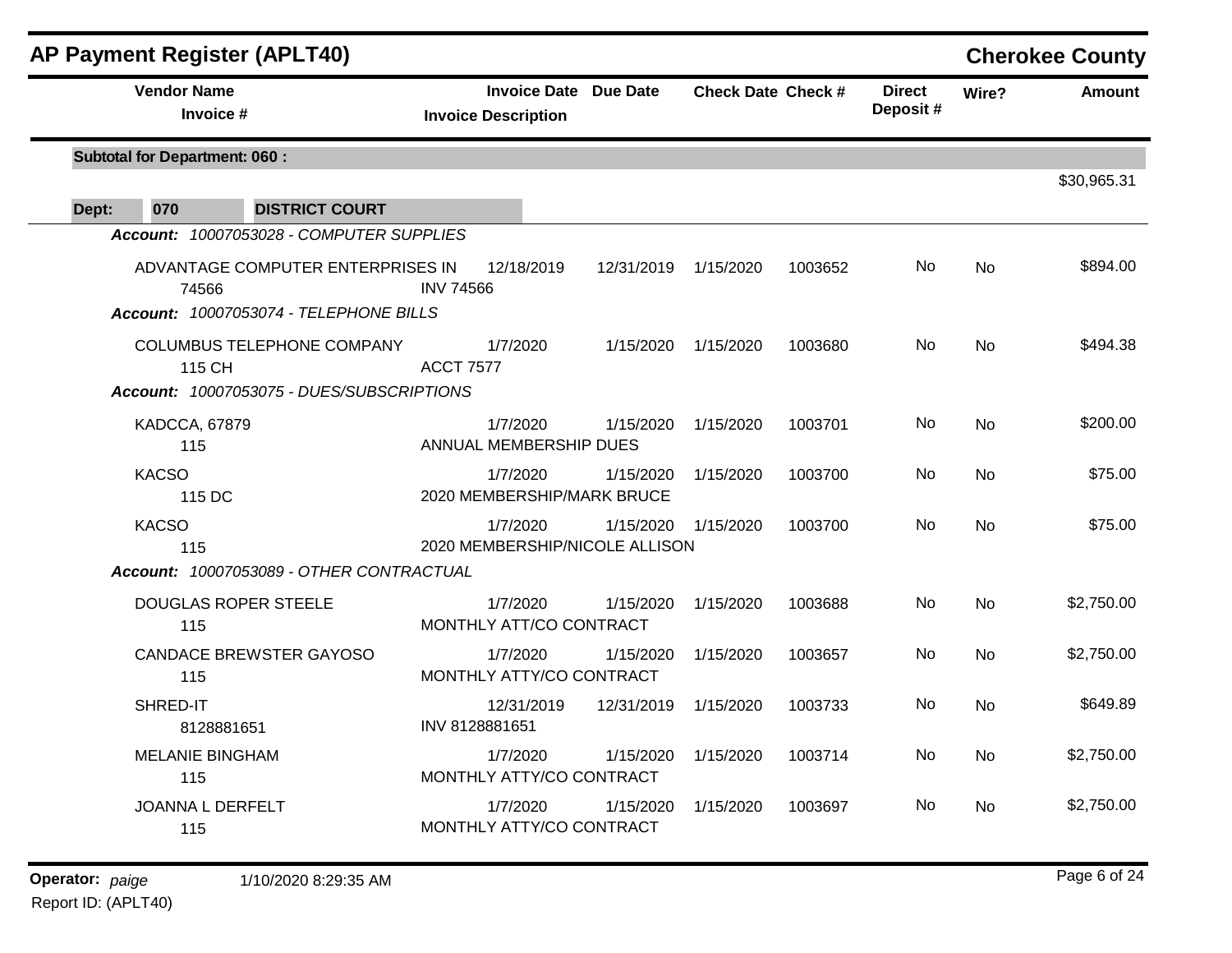|       | <b>AP Payment Register (APLT40)</b>                |                     |                                                            |                      |                           |         |                           |           | <b>Cherokee County</b> |
|-------|----------------------------------------------------|---------------------|------------------------------------------------------------|----------------------|---------------------------|---------|---------------------------|-----------|------------------------|
|       | <b>Vendor Name</b><br>Invoice #                    |                     | <b>Invoice Date Due Date</b><br><b>Invoice Description</b> |                      | <b>Check Date Check #</b> |         | <b>Direct</b><br>Deposit# | Wire?     | <b>Amount</b>          |
|       | Account: 10007053093 - OFFICE FURNITURE/EQUIP      |                     |                                                            |                      |                           |         |                           |           |                        |
|       | MCCARTY'S<br>P7145600                              |                     | 12/31/2019<br><b>INV P7145600</b>                          | 12/31/2019           | 1/15/2020                 | 1003711 | No                        | <b>No</b> | \$893.00               |
|       | ADVANTAGE COMPUTER ENTERPRISES IN<br>74728         | <b>INV 74728</b>    | 12/27/2019                                                 | 12/31/2019           | 1/15/2020                 | 1003652 | No.                       | No        | \$10,072.00            |
|       | <b>STENOGRAPH LLC</b><br>PI594141                  | <b>INV PI594141</b> | 1/6/2020                                                   | 12/31/2019           | 1/15/2020                 | 1003736 | No                        | <b>No</b> | \$5,195.00             |
|       | <b>Subtotal for Department: 070:</b>               |                     |                                                            |                      |                           |         |                           |           |                        |
|       |                                                    |                     |                                                            |                      |                           |         |                           |           | \$29,548.27            |
| Dept: | 080<br><b>COURTHOUSE</b>                           |                     |                                                            |                      |                           |         |                           |           |                        |
|       | Account: 10008053040 - JANITORIAL SUPPLIES         |                     |                                                            |                      |                           |         |                           |           |                        |
|       | <b>CINTAS #459</b><br>4038220064                   |                     | 12/24/2019<br>INV 4038220064                               | 12/31/2019           | 1/15/2020                 | 1003670 | No                        | <b>No</b> | \$109.84               |
|       | TRUE VALUE COLUMBUS<br>A394686                     |                     | 1/6/2020<br><b>TRANS A394686</b>                           | 12/31/2019 1/15/2020 |                           | 1003740 | No                        | <b>No</b> | \$10.78                |
|       | Account: 10008053042 - BREAKROOM SUPPLIES          |                     |                                                            |                      |                           |         |                           |           |                        |
|       | <b>CULLIGAN OF JOPLIN</b><br>157707                | <b>INV 157169</b>   | 12/31/2019                                                 | 12/31/2019           | 1/15/2020                 | 1003685 | No                        | <b>No</b> | \$25.75                |
|       | Account: 10008053074 - UTILITIES/TELEPHONE BILLS   |                     |                                                            |                      |                           |         |                           |           |                        |
|       | COLUMBUS TELEPHONE COMPANY<br>115 CH               | <b>ACCT 7577</b>    | 1/7/2020                                                   | 1/15/2020            | 1/15/2020                 | 1003680 | No.                       | <b>No</b> | \$1,015.76             |
|       | Account: 10008053075 - DUES/SUBSCRIPTIONS          |                     |                                                            |                      |                           |         |                           |           |                        |
|       | <b>SEKRPC</b><br>115                               |                     | 1/6/2020<br>2020 SEKRPC DUES                               | 1/15/2020            | 1/15/2020                 | 1003731 | No                        | <b>No</b> | \$5,640.45             |
|       | Account: 10008053080 - MAINTENANCE/BLDGS & GROUNDS |                     |                                                            |                      |                           |         |                           |           |                        |
|       | MID CONTINENTAL RESORATION CO., INC.<br>13274-01   | INV 13274-01        | 12/31/2019                                                 | 12/31/2019           | 1/15/2020                 | 1003718 | No                        | No        | \$74,260.00            |
|       |                                                    |                     |                                                            |                      |                           |         |                           |           |                        |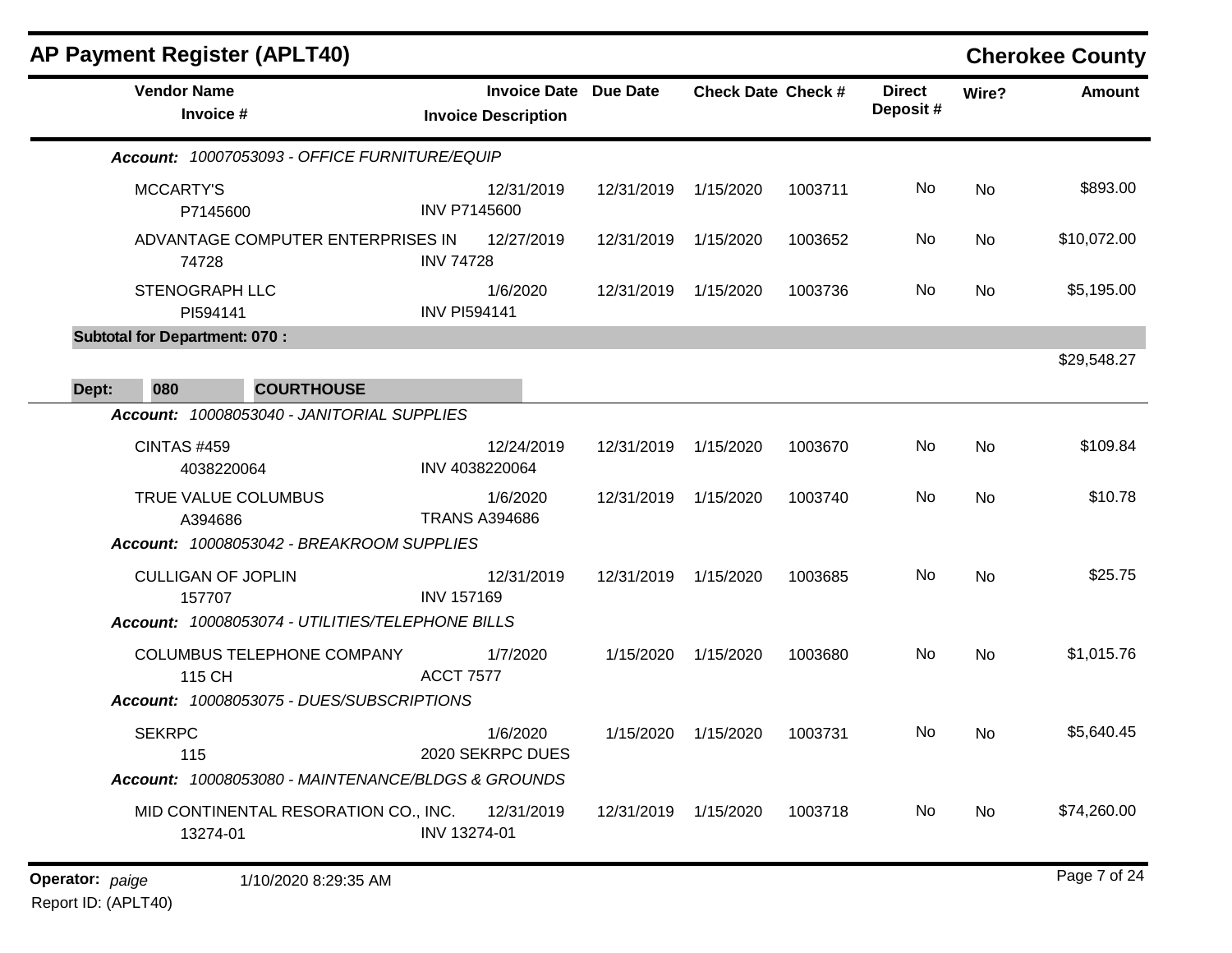|       |                                      | <b>AP Payment Register (APLT40)</b>           |                                                         |                      |                           |         |                           |           | <b>Cherokee County</b> |
|-------|--------------------------------------|-----------------------------------------------|---------------------------------------------------------|----------------------|---------------------------|---------|---------------------------|-----------|------------------------|
|       | <b>Vendor Name</b><br>Invoice #      |                                               | Invoice Date Due Date<br><b>Invoice Description</b>     |                      | <b>Check Date Check #</b> |         | <b>Direct</b><br>Deposit# | Wire?     | <b>Amount</b>          |
|       |                                      | Account: 10008053083 - EQUIPMENT LEASE/RENTAL |                                                         |                      |                           |         |                           |           |                        |
|       | <b>CULLIGAN OF JOPLIN</b><br>158349  |                                               | 12/31/2019<br><b>INV 158349</b>                         | 12/31/2019 1/15/2020 |                           | 1003685 | N <sub>o</sub>            | <b>No</b> | \$6.50                 |
|       |                                      | Account: 10008053089 - OTHER CONTRACTUAL      |                                                         |                      |                           |         |                           |           |                        |
|       | 24461                                | FIRST CALL OF KANSAS, INC                     | 11/27/2019<br><b>INV 24461</b>                          | 12/31/2019 1/15/2020 |                           | 1003692 | No                        | <b>No</b> | \$275.00               |
|       | 0115                                 | <b>CRAWFORD COUNTY CLERK</b>                  | 1/6/2020<br>DISTRICT CORONER'S SALARY/CHERO CO/DEC 2019 |                      | 1/15/2020 1/15/2020       | 1003683 | No.                       | <b>No</b> | \$879.12               |
|       | <b>Subtotal for Department: 080:</b> |                                               |                                                         |                      |                           |         |                           |           |                        |
| Dept: | 090                                  | <b>EMERGENCY PREPAREDNESS</b>                 |                                                         |                      |                           |         |                           |           | \$82,223.20            |
|       |                                      | Account: 10009053074 - TELEPHONE BILLS        |                                                         |                      |                           |         |                           |           |                        |
|       | 115 CH                               | COLUMBUS TELEPHONE COMPANY                    | 1/7/2020<br><b>ACCT 7577</b>                            | 1/15/2020            | 1/15/2020                 | 1003680 | <b>No</b>                 | <b>No</b> | \$83.88                |
|       | <b>Subtotal for Department: 090:</b> |                                               |                                                         |                      |                           |         |                           |           |                        |
|       | 095                                  | <b>HUMAN RESOURCE</b>                         |                                                         |                      |                           |         |                           |           | \$83.88                |
| Dept: |                                      | Account: 10009553074 - TELEPHONE BILLS        |                                                         |                      |                           |         |                           |           |                        |
|       | 115 CH                               | COLUMBUS TELEPHONE COMPANY                    | 1/7/2020<br><b>ACCT 7577</b>                            | 1/15/2020            | 1/15/2020                 | 1003680 | No.                       | <b>No</b> | \$39.23                |
|       | <b>Subtotal for Department: 095:</b> |                                               |                                                         |                      |                           |         |                           |           |                        |
| Dept: | 130                                  | <b>RECREATION</b>                             |                                                         |                      |                           |         |                           |           | \$39.23                |
|       |                                      | Account: 10013053599 - RECREATION             |                                                         |                      |                           |         |                           |           |                        |
|       | 10                                   | <b>COLUMBUS NEWS REPORT</b>                   | 12/20/2019<br><b>DISPLAY ADV/CHRISTMAS GREETING</b>     | 12/31/2019           | 1/15/2020                 | 1003679 | <b>No</b>                 | <b>No</b> | \$630.00               |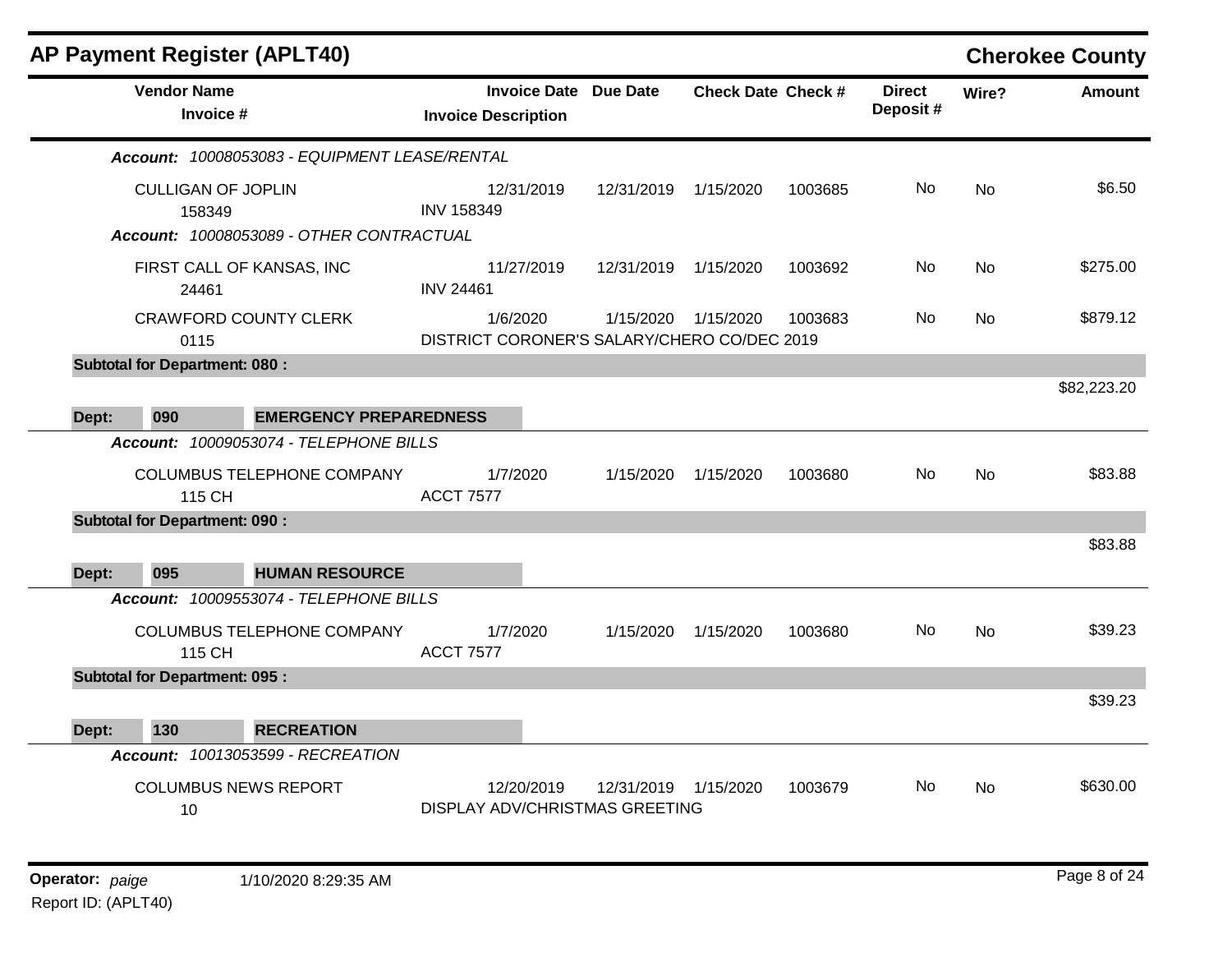|       | <b>AP Payment Register (APLT40)</b>                                                  |                             |                                           |                              |                           |         |                            |           | <b>Cherokee County</b> |
|-------|--------------------------------------------------------------------------------------|-----------------------------|-------------------------------------------|------------------------------|---------------------------|---------|----------------------------|-----------|------------------------|
|       | <b>Vendor Name</b><br>Invoice #                                                      |                             | <b>Invoice Description</b>                | <b>Invoice Date Due Date</b> | <b>Check Date Check #</b> |         | <b>Direct</b><br>Deposit # | Wire?     | <b>Amount</b>          |
|       | <b>Subtotal for Department: 130:</b>                                                 |                             |                                           |                              |                           |         |                            |           | \$630.00               |
| Dept: | 150                                                                                  | <b>COMPUTER PROGRAMMING</b> |                                           |                              |                           |         |                            |           |                        |
|       | Account: 10015053074 - TELEPHONE BILLS                                               |                             |                                           |                              |                           |         |                            |           |                        |
|       | COLUMBUS TELEPHONE COMPANY<br>115 CH<br>Account: 10015053089 - OTHER CONTRACTUAL     |                             | 1/7/2020<br><b>ACCT 7577</b>              | 1/15/2020                    | 1/15/2020                 | 1003680 | No.                        | No        | \$110.00               |
|       | NEX-TECH<br>115                                                                      |                             | 1/7/2020<br>ACCT 0000403167               | 1/15/2020                    | 1/15/2020                 | 1003722 | No                         | No        | \$2.50                 |
|       | <b>STRONGHOLD DATA</b><br>31586                                                      |                             | 1/6/2020<br><b>INV 31586</b>              | 1/15/2020                    | 1/15/2020                 | 1003737 | No.                        | No        | \$4,711.70             |
|       | <b>Subtotal for Department: 150:</b>                                                 |                             |                                           |                              |                           |         |                            |           |                        |
| Dept: | 180                                                                                  | <b>GENEOLOGY SOCIETY</b>    |                                           |                              |                           |         |                            |           | \$4,824.20             |
|       | Account: 10018053089 - OTHER CONTRACTUAL                                             |                             |                                           |                              |                           |         |                            |           |                        |
|       | <b>CCKG-H SOCIETY INC</b><br>115                                                     |                             | 1/7/2020<br><b>QUARTERLY DISTRIBUTION</b> | 1/15/2020                    | 1/15/2020                 | 1003658 | No.                        | <b>No</b> | \$2,000.00             |
|       | <b>Subtotal for Department: 180:</b>                                                 |                             |                                           |                              |                           |         |                            |           |                        |
|       |                                                                                      | 911 MAPPING                 |                                           |                              |                           |         |                            |           | \$2,000.00             |
| Dept: | 190<br>Account: 10019053072 - GAS, ELECTRIC, WATER                                   |                             |                                           |                              |                           |         |                            |           |                        |
|       | HEARTLAND ELECTRIC COOPERATIVE INC<br>0115<br>Account: 10019053074 - TELEPHONE BILLS |                             | 1/6/2020<br>ACCT 50891200                 | 1/15/2020                    | 1/15/2020                 | 1003695 | No.                        | No        | \$47.30                |
|       | <b>COLUMBUS TELEPHONE COMPANY</b><br>115 CH                                          |                             | 1/7/2020<br><b>ACCT 7577</b>              | 1/15/2020                    | 1/15/2020                 | 1003680 | No.                        | <b>No</b> | \$87.45                |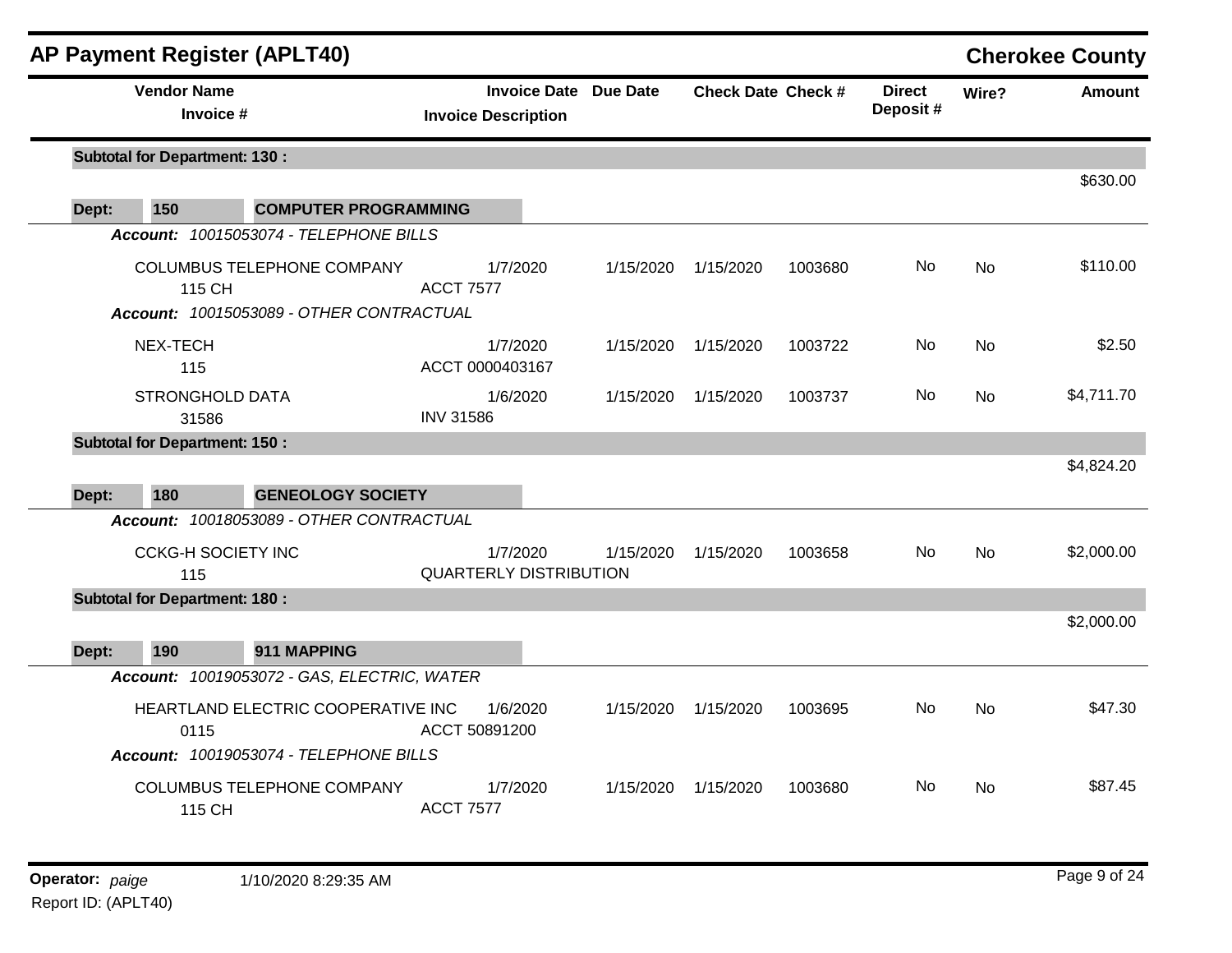|       |                    | <b>AP Payment Register (APLT40)</b>  |                                              |              |                                                   |            |                           |         |                           |           | <b>Cherokee County</b> |
|-------|--------------------|--------------------------------------|----------------------------------------------|--------------|---------------------------------------------------|------------|---------------------------|---------|---------------------------|-----------|------------------------|
|       | <b>Vendor Name</b> | Invoice #                            |                                              |              | <b>Invoice Date</b><br><b>Invoice Description</b> | Due Date   | <b>Check Date Check #</b> |         | <b>Direct</b><br>Deposit# | Wire?     | Amount                 |
|       |                    | <b>Subtotal for Department: 190:</b> |                                              |              |                                                   |            |                           |         |                           |           |                        |
| Dept: | 210                |                                      | <b>GIS INFO HANDLING SYSTEM</b>              |              |                                                   |            |                           |         |                           |           | \$134.75               |
|       |                    |                                      | Account: 10021053089 - OTHER CONTRACTUAL     |              |                                                   |            |                           |         |                           |           |                        |
|       |                    | <b>RODNEY SANDERS</b><br>20191208    |                                              | INV 20191208 | 1/6/2020                                          | 1/15/2020  | 1/15/2020                 | 1003729 | No.                       | No.       | \$958.75               |
|       |                    | <b>Subtotal for Department: 210:</b> |                                              |              |                                                   |            |                           |         |                           |           |                        |
|       |                    |                                      |                                              |              |                                                   |            |                           |         |                           |           | \$958.75               |
| Dept: | 230                |                                      | <b>ECONOMIC DEVELOPMENT</b>                  |              |                                                   |            |                           |         |                           |           |                        |
|       |                    |                                      | Account: 10023053089 - OTHER CONTRACTUAL     |              |                                                   |            |                           |         |                           |           |                        |
|       |                    | 115                                  | CHEROKEE COUNTY ECONOMIC DEVELOP             |              | 1/7/2020<br><b>QUARTERLY DISTRIBUTION</b>         | 1/15/2020  | 1/15/2020                 | 1003666 | No.                       | <b>No</b> | \$13,750.00            |
|       |                    | <b>Subtotal for Department: 230:</b> |                                              |              |                                                   |            |                           |         |                           |           |                        |
|       |                    |                                      |                                              |              |                                                   |            |                           |         |                           |           | \$13,750.00            |
| Dept: | 330                |                                      | <b>DEPT OFFICE SUPPLY</b>                    |              |                                                   |            |                           |         |                           |           |                        |
|       |                    |                                      | Account: 10033053622 - SHERIFF OFFICE SUPPLY |              |                                                   |            |                           |         |                           |           |                        |
|       |                    | <b>QUILL CORPORATION</b><br>3420072  |                                              | INV 3420072  | 12/17/2019                                        | 12/31/2019 | 1/15/2020                 | 1003726 | No.                       | No        | \$650.47               |
|       | <b>CINTAS CORP</b> | 8404431877                           |                                              |              | 12/13/2019<br>INV 8404431877                      | 12/31/2019 | 1/15/2020                 | 1003671 | No.                       | No        | \$145.37               |
|       |                    |                                      | Account: 10033053626 - HR OFFICE SUPPLY      |              |                                                   |            |                           |         |                           |           |                        |
|       |                    | <b>QUILL CORPORATION</b><br>3561614  |                                              | INV 3561614  | 1/6/2020                                          | 12/31/2019 | 1/15/2020                 | 1003726 | No                        | <b>No</b> | \$452.98               |
|       |                    | ETTINGER'S OFFICE SUPPLY<br>5248630  |                                              | INV 5248630  | 12/20/2019                                        | 12/31/2019 | 1/15/2020                 | 1003690 | No.                       | No.       | \$100.00               |
|       |                    |                                      | Account: 10033053627 - 911 OFFICE SUPPLY     |              |                                                   |            |                           |         |                           |           |                        |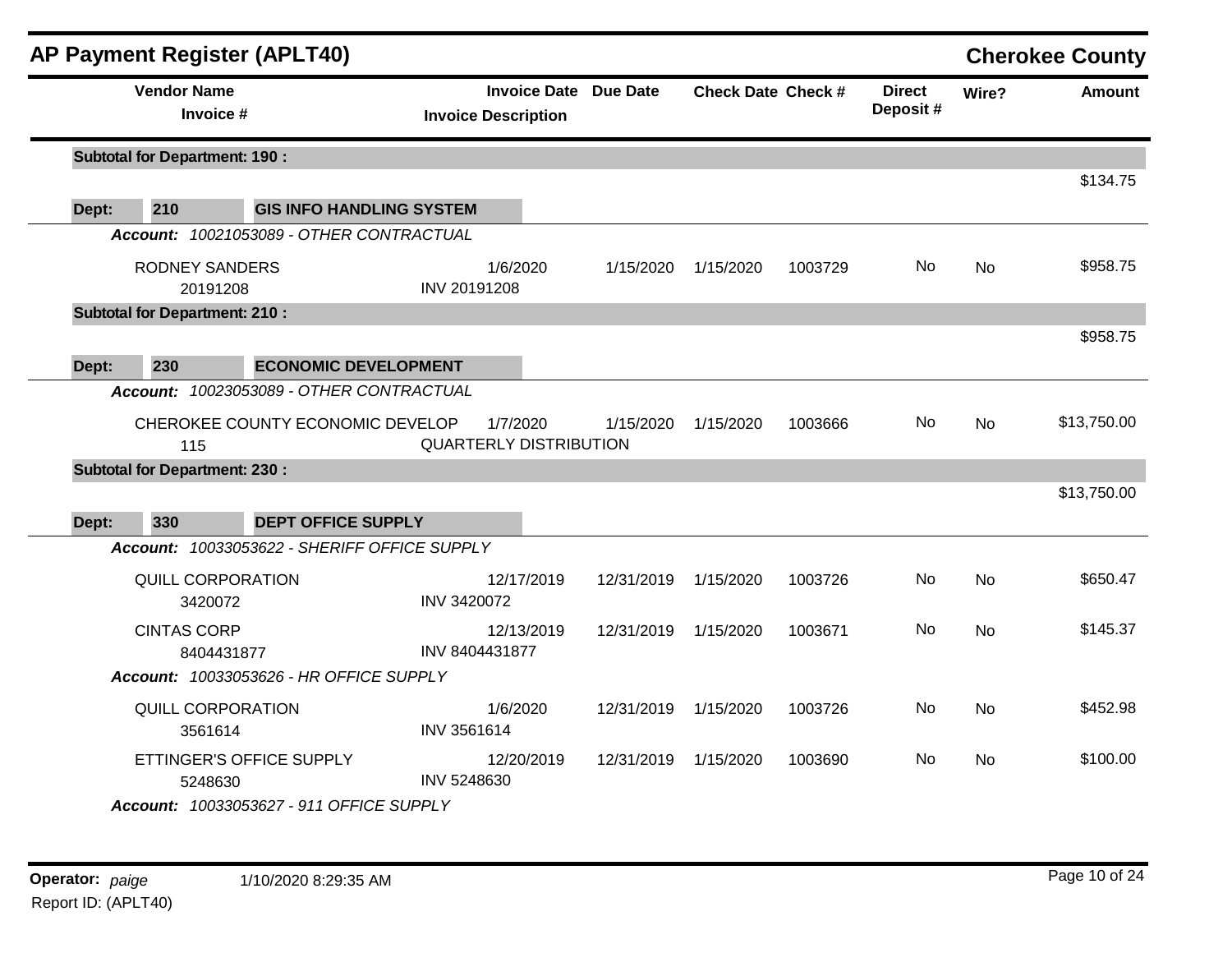|       |                                | <b>AP Payment Register (APLT40)</b>         |                                                   |                      |                           |         |                           |           | <b>Cherokee County</b> |
|-------|--------------------------------|---------------------------------------------|---------------------------------------------------|----------------------|---------------------------|---------|---------------------------|-----------|------------------------|
|       | <b>Vendor Name</b>             | Invoice #                                   | <b>Invoice Date</b><br><b>Invoice Description</b> | <b>Due Date</b>      | <b>Check Date Check #</b> |         | <b>Direct</b><br>Deposit# | Wire?     | <b>Amount</b>          |
|       |                                | QUILL CORPORATION<br>3237066                | 12/10/2019<br><b>INV 3237066</b>                  | 12/31/2019           | 1/15/2020                 | 1003726 | No                        | <b>No</b> | \$76.30                |
|       |                                | QUILL CORPORATION<br>3502717                | 12/20/2019<br>INV 3502717                         | 12/31/2019           | 1/15/2020                 | 1003726 | No                        | <b>No</b> | \$148.99               |
|       |                                | QUILL CORPORATION<br>3244320                | 12/10/2019<br>INV 3244320                         | 12/31/2019           | 1/15/2020                 | 1003726 | No                        | No        | \$115.59               |
|       |                                | QUILL CORPORATION<br>3315171                | 1/6/2020<br>INV 3315171                           | 12/31/2019           | 1/15/2020                 | 1003726 | No                        | No        | \$117.29               |
|       |                                | Account: 10033053632 - COUNTY CLERK         |                                                   |                      |                           |         |                           |           |                        |
|       | <b>MCCARTY'S</b>               | P7171500                                    | 1/6/2020<br><b>INV P7171500</b>                   | 12/31/2019           | 1/15/2020                 | 1003711 | No                        | <b>No</b> | \$55.38                |
|       |                                | <b>Subtotal for Department: 330:</b>        |                                                   |                      |                           |         |                           |           |                        |
|       |                                |                                             |                                                   |                      |                           |         |                           |           | \$1,862.37             |
| Dept: | 500                            | <b>SOLID WASTE RECYCLING</b>                |                                                   |                      |                           |         |                           |           |                        |
|       |                                | Account: 10050053502 - SOLID WASTE EXPENSES |                                                   |                      |                           |         |                           |           |                        |
|       |                                | SOUTHEAST KANSAS RECYCLING, INC<br>122719D  | 12/27/2019<br><b>INV 122719D</b>                  | 12/31/2019           | 1/15/2020                 | 1003734 | No                        | <b>No</b> | \$1,100.00             |
|       |                                | <b>Subtotal for Department: 500:</b>        |                                                   |                      |                           |         |                           |           |                        |
|       |                                |                                             |                                                   |                      |                           |         |                           |           | \$1,100.00             |
|       | <b>Subtotal for Fund: 100:</b> |                                             |                                                   |                      |                           |         |                           |           |                        |
|       |                                |                                             |                                                   |                      |                           |         |                           |           | \$174,173.68           |
| Fund: | 110                            | <b>ROAD AND BRIDGE</b>                      |                                                   |                      |                           |         |                           |           |                        |
| Dept: | 000                            | <b>NON-DEPARTMENTAL</b>                     |                                                   |                      |                           |         |                           |           |                        |
|       |                                | Account: 11000053031 - DIESEL FUEL          |                                                   |                      |                           |         |                           |           |                        |
|       |                                | MFA OIL - NEOSHO 1055<br>1457326 HWY        | 12/30/2019<br>INV #1457326                        | 12/31/2019 1/15/2020 |                           | 1003717 | No                        | No        | \$1,342.06             |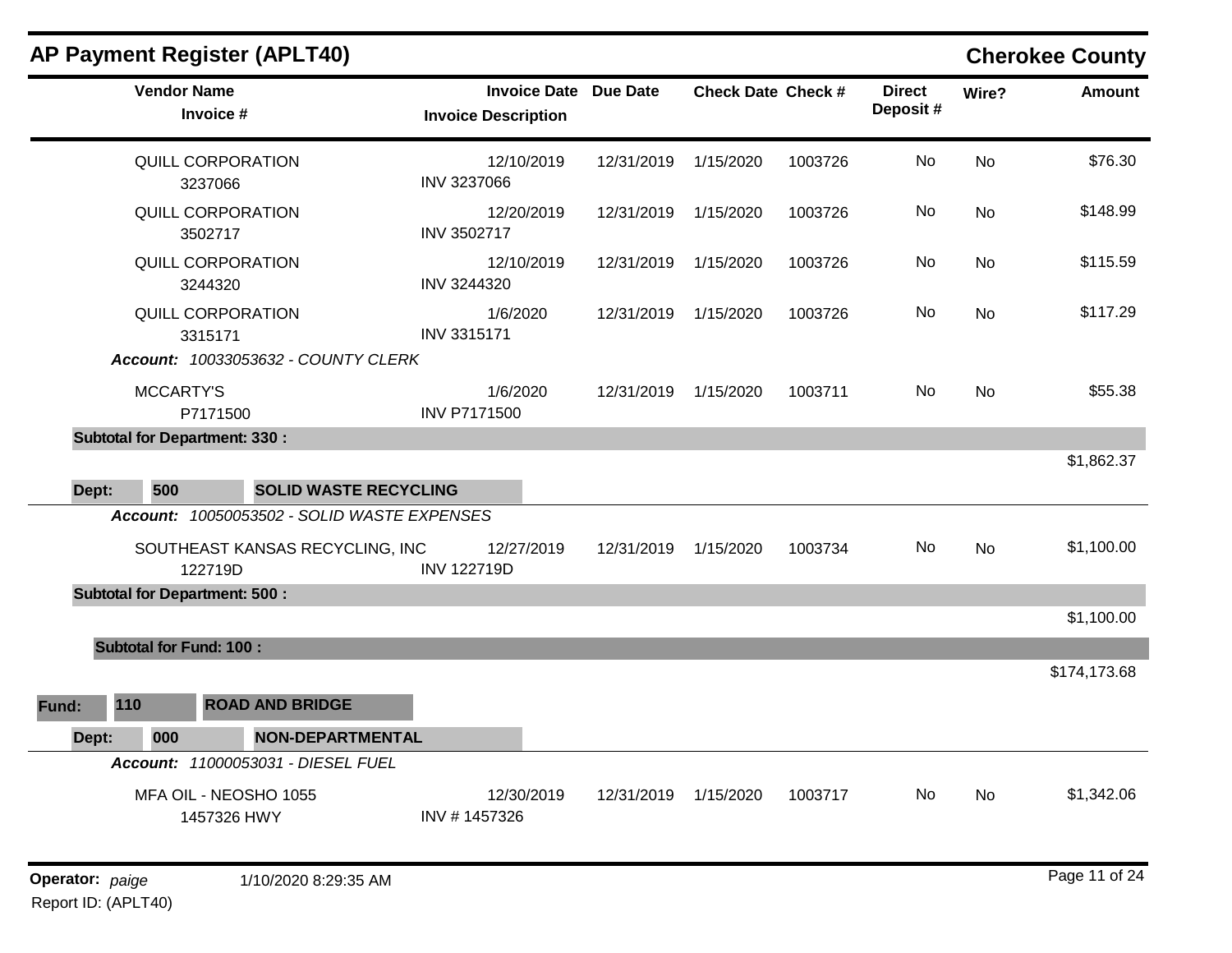| <b>AP Payment Register (APLT40)</b>                   |                                                            |                      |                           |         |                           |                | <b>Cherokee County</b> |
|-------------------------------------------------------|------------------------------------------------------------|----------------------|---------------------------|---------|---------------------------|----------------|------------------------|
| <b>Vendor Name</b><br>Invoice #                       | <b>Invoice Date Due Date</b><br><b>Invoice Description</b> |                      | <b>Check Date Check #</b> |         | <b>Direct</b><br>Deposit# | Wire?          | <b>Amount</b>          |
| MFA OIL - NEOSHO 1055<br>1469385 HWY                  | 1/6/2020<br>INV #1469385                                   | 1/15/2020            | 1/15/2020                 | 1003717 | No.                       | <b>No</b>      | \$661.50               |
| MFA OIL - NEOSHO 1055<br>1469393 HWY                  | 1/6/2020<br>INV #1469393                                   | 1/15/2020            | 1/15/2020                 | 1003717 | No.                       | No             | \$624.95               |
| MFA OIL - NEOSHO 1055<br>1457321 HWY                  | 12/30/2019<br>INV #1457321                                 | 12/31/2019 1/15/2020 |                           | 1003717 | No.                       | N <sub>o</sub> | \$619.22               |
| Account: 11000053042 - BREAKROOM SUPPLIES             |                                                            |                      |                           |         |                           |                |                        |
| APPLEMARKET<br>36070130 HWY                           | 1/6/2020<br>INV #36070130                                  | 1/15/2020            | 1/15/2020                 | 1003653 | No                        | N <sub>o</sub> | \$9.75                 |
| APPLEMARKET<br>3607013 HWY                            | 12/23/2019<br>INV #3607013                                 | 12/31/2019           | 1/15/2020                 | 1003653 | No                        | No             | \$7.67                 |
| APPLEMARKET<br>360706 HWY                             | 12/23/2019<br>INV #360706                                  | 12/31/2019 1/15/2020 |                           | 1003653 | No.                       | N <sub>o</sub> | \$21.39                |
| Account: 11000053074 - UTILITIES/TELEPHONE BILLS      |                                                            |                      |                           |         |                           |                |                        |
| <b>CITY OF COLUMBUS</b><br>08-88010-00 HWY 7          | 12/27/2019<br>ACCT # 08-88010-00                           | 12/31/2019           | 1/15/2020                 | 1003673 | No.                       | <b>No</b>      | \$120.00               |
| <b>KANSAS GAS SERVICE</b><br>510148149119141118 HWY 4 | 12/30/2019<br>510148149119141118                           | 12/31/2019 1/15/2020 |                           | 1003703 | No.                       | N <sub>o</sub> | \$1,018.23             |
| COLUMBUS TELEPHONE COMPANY<br>2586 HWY 2              | 12/31/2019<br>ACCT # 2586                                  | 12/31/2019 1/15/2020 |                           | 1003680 | No                        | <b>No</b>      | \$183.59               |
| <b>KANSAS GAS SERVICE</b><br>510738202155527000 HWY 4 | 12/30/2019<br>INV #510738202155527000                      | 12/31/2019           | 1/15/2020                 | 1003703 | No.                       | N <sub>o</sub> | \$32.33                |
| Account: 11000053079 - MACHINERY/EQUIPMENT            |                                                            |                      |                           |         |                           |                |                        |
| JOHN FABICK TRACTOR CO<br>PIJ00379689 HWY             | 12/24/2019<br>INV # PIJ00379689                            | 12/31/2019           | 1/15/2020                 | 1003698 | No.                       | <b>No</b>      | \$398.04               |
| JOHN FABICK TRACTOR CO<br>PIJ00379830 HWY             | 12/27/2019<br>INV # PIJ00379830                            | 12/31/2019           | 1/15/2020                 | 1003698 | No.                       | N <sub>o</sub> | \$445.92               |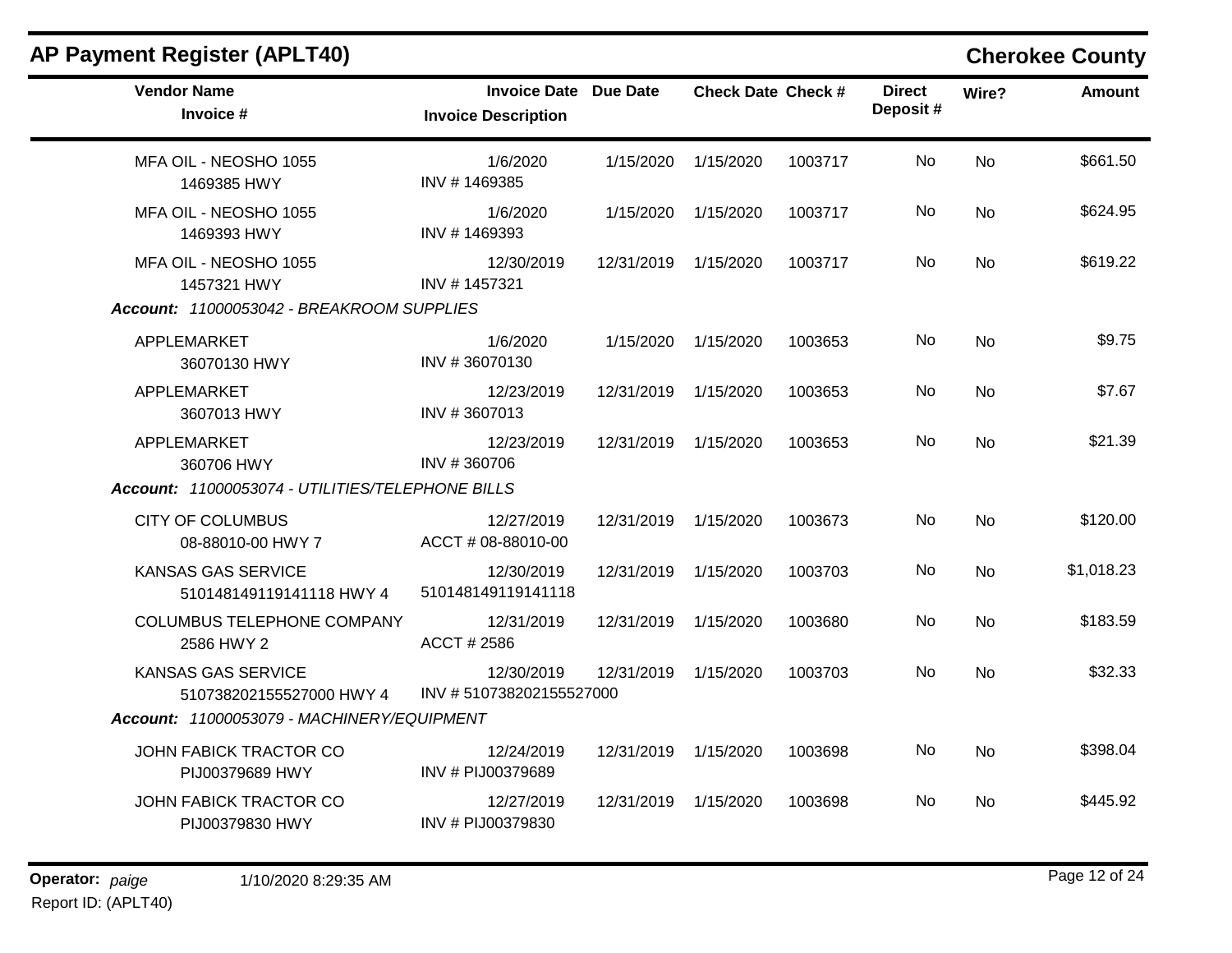| <b>Vendor Name</b><br>Invoice #            | <b>Invoice Date Due Date</b><br><b>Invoice Description</b> |                      | <b>Check Date Check #</b> |         | <b>Direct</b><br>Deposit# | Wire?     | <b>Amount</b> |
|--------------------------------------------|------------------------------------------------------------|----------------------|---------------------------|---------|---------------------------|-----------|---------------|
| JOHN FABICK TRACTOR CO<br>PIJ00379953 HWY  | 12/30/2019<br>INV # PIJ00379953                            | 12/31/2019 1/15/2020 |                           | 1003698 | No                        | No        | \$25.98       |
| JOHN FABICK TRACTOR CO<br>PIJ00379954 HWY  | 12/30/2019<br>INV # PIJ00379954                            | 12/31/2019           | 1/15/2020                 | 1003698 | No                        | <b>No</b> | \$51.96       |
| JOHN FABICK TRACTOR CO<br>PIJ00379955 HWY  | 12/30/2019<br>INV # PIJ00379955                            | 12/31/2019           | 1/15/2020                 | 1003698 | No                        | <b>No</b> | \$545.08      |
| JOHN FABICK TRACTOR CO<br>PIJ003799952 HWY | 12/30/2019<br>INV # PIJ00379952                            | 12/31/2019           | 1/15/2020                 | 1003698 | No                        | No        | \$51.96       |
| JOHN FABICK TRACTOR CO<br>PIJ00380026 HWY  | 12/31/2019<br>INV # PIJ00380026                            | 12/31/2019 1/15/2020 |                           | 1003698 | No                        | <b>No</b> | (\$110.45)    |
| JOHN FABICK TRACTOR CO<br>SIJ00097785 HWY  | 12/31/2019<br>SIJ00097785                                  | 12/31/2019           | 1/15/2020                 | 1003698 | No.                       | No        | \$191,517.00  |
| NATALINIS AUTOMOTIVE<br>724123 HWY         | 1/6/2020<br>INV #724123                                    | 1/15/2020            | 1/15/2020                 | 1003720 | No                        | <b>No</b> | \$122.41      |
| NATALINIS AUTOMOTIVE<br>723935 HWY         | 1/3/2020<br>INV #723935                                    | 1/15/2020            | 1/15/2020                 | 1003720 | No                        | <b>No</b> | \$10.33       |
| NATALINIS AUTOMOTIVE<br>723931 HWY         | 1/3/2020<br>INV #723931                                    | 1/15/2020            | 1/15/2020                 | 1003720 | No                        | <b>No</b> | \$20.04       |
| NATALINIS AUTOMOTIVE<br>723848 HWY         | 1/2/2020<br>INV #723848                                    | 1/15/2020            | 1/15/2020                 | 1003720 | No                        | <b>No</b> | \$6.76        |
| NATALINIS AUTOMOTIVE<br>723745 HWY         | 12/31/2019<br>INV #723745                                  | 12/31/2019           | 1/15/2020                 | 1003720 | <b>No</b>                 | <b>No</b> | \$598.51      |
| NATALINIS AUTOMOTIVE<br>723744 HWY         | 12/31/2019<br>INV #723744                                  | 12/31/2019           | 1/15/2020                 | 1003720 | No                        | <b>No</b> | \$77.59       |
| NATALINIS AUTOMOTIVE<br>723686 HWY         | 12/30/2019<br>INV #723686                                  | 12/31/2019           | 1/15/2020                 | 1003720 | No                        | No        | \$125.09      |
| NATALINIS AUTOMOTIVE<br>723631 HWY         | 12/30/2019<br>INV #723631                                  | 12/31/2019           | 1/15/2020                 | 1003720 | No                        | <b>No</b> | \$44.95       |

## **AP Payment Register (APLT40) Cherokee County**

**Operator:** paige 1/10/2020 8:29:35 AM *Page 13 of 24 Page 13 of 24* Report ID: (APLT40)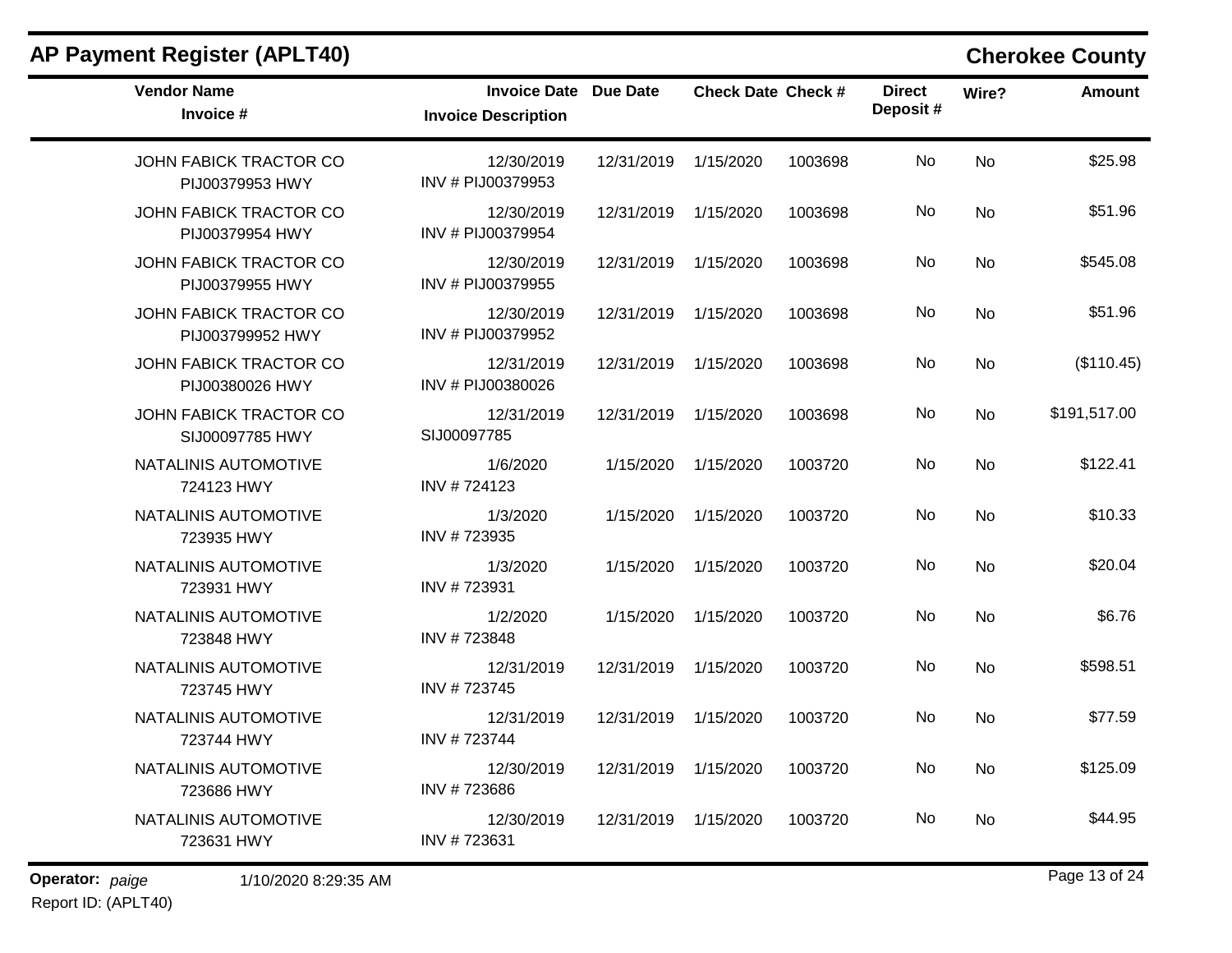| <b>Vendor Name</b><br>Invoice #                      | <b>Invoice Date Due Date</b><br><b>Invoice Description</b> |                      | <b>Check Date Check #</b> |         | <b>Direct</b><br>Deposit# | Wire?          | Amount     |
|------------------------------------------------------|------------------------------------------------------------|----------------------|---------------------------|---------|---------------------------|----------------|------------|
| SAFETY-KLEEN SYSTEMS, INC<br>81749648 HWY            | 12/19/2019<br>INV #81749648                                | 12/31/2019           | 1/15/2020                 | 1003730 | No                        | <b>No</b>      | \$60.00    |
| NATALINIS AUTOMOTIVE<br>723427 HWY                   | 12/26/2019<br>INV #723427                                  | 12/31/2019           | 1/15/2020                 | 1003720 | No.                       | No.            | \$3.49     |
| PRODUCTIVITY PLUS ACCOUNT<br>6035181142905276 HWY 1  | 12/22/2019<br>6035181142905276                             | 12/31/2019           | 1/15/2020                 | 1003724 | No                        | <b>No</b>      | \$87.13    |
| <b>FLEETPRIDE</b><br>42467583 HWY                    | 12/26/2019<br>INV #42467583                                | 12/31/2019 1/15/2020 |                           | 1003693 | No                        | No             | \$13.72    |
| <b>FARMERS COOPERATIVE ASSOCIATION</b><br>265713 HWY | 12/20/2019<br>INV #265713                                  | 12/31/2019           | 1/15/2020                 | 1003691 | No                        | No             | \$3.77     |
| JOHN FABICK TRACTOR CO<br>PIJ00380206 HWY            | 1/3/2020<br>INV # PIJ00380206                              | 1/15/2020            | 1/15/2020                 | 1003698 | No.                       | No.            | \$450.39   |
| JOHN FABICK TRACTOR CO<br>PIJ00380128 HWY            | 1/2/2020<br>INV # PIJ00380128                              | 1/15/2020            | 1/15/2020                 | 1003698 | No                        | <b>No</b>      | \$147.88   |
| <b>FLEETPRIDE</b><br>916585 HWY                      | 12/31/2019<br>INV #916585                                  | 12/31/2019 1/15/2020 |                           | 1003693 | No                        | No             | \$6.47     |
| ROBNETT SHEET METAL & HVAC<br>2525 HWY               | 1/6/2020<br>INV # 2525                                     | 1/15/2020            | 1/15/2020                 | 1003728 | No                        | <b>No</b>      | \$2,125.20 |
| <b>CALLS SERVICE</b><br>85383 HWY                    | 11/27/2019<br>INV #85383                                   | 12/31/2019           | 1/15/2020                 | 1003656 | No.                       | N <sub>o</sub> | \$1,184.25 |
| <b>POWERPLAN</b><br>87002-40937 HWY 5                | 12/26/2019<br>ACCT #87002-40937                            | 12/31/2019           | 1/15/2020                 | 1003723 | No                        | <b>No</b>      | \$1,144.49 |
| Account: 11000053080 - MAINTENANCE/BLDGS & GROUNDS   |                                                            |                      |                           |         |                           |                |            |
| CLEAN THE UNIFORM CO JOPLIN<br>20110053 HWY          | 12/30/2019<br>INV #20110053                                | 12/31/2019           | 1/15/2020                 | 1003678 | No                        | No             | \$94.08    |
| CLEAN THE UNIFORM CO JOPLIN<br>20108545 HWY          | 12/23/2019<br>INV #20108545                                | 12/31/2019           | 1/15/2020                 | 1003678 | No.                       | No.            | \$13.47    |

### **AP Payment Register (APLT40) Cherokee County**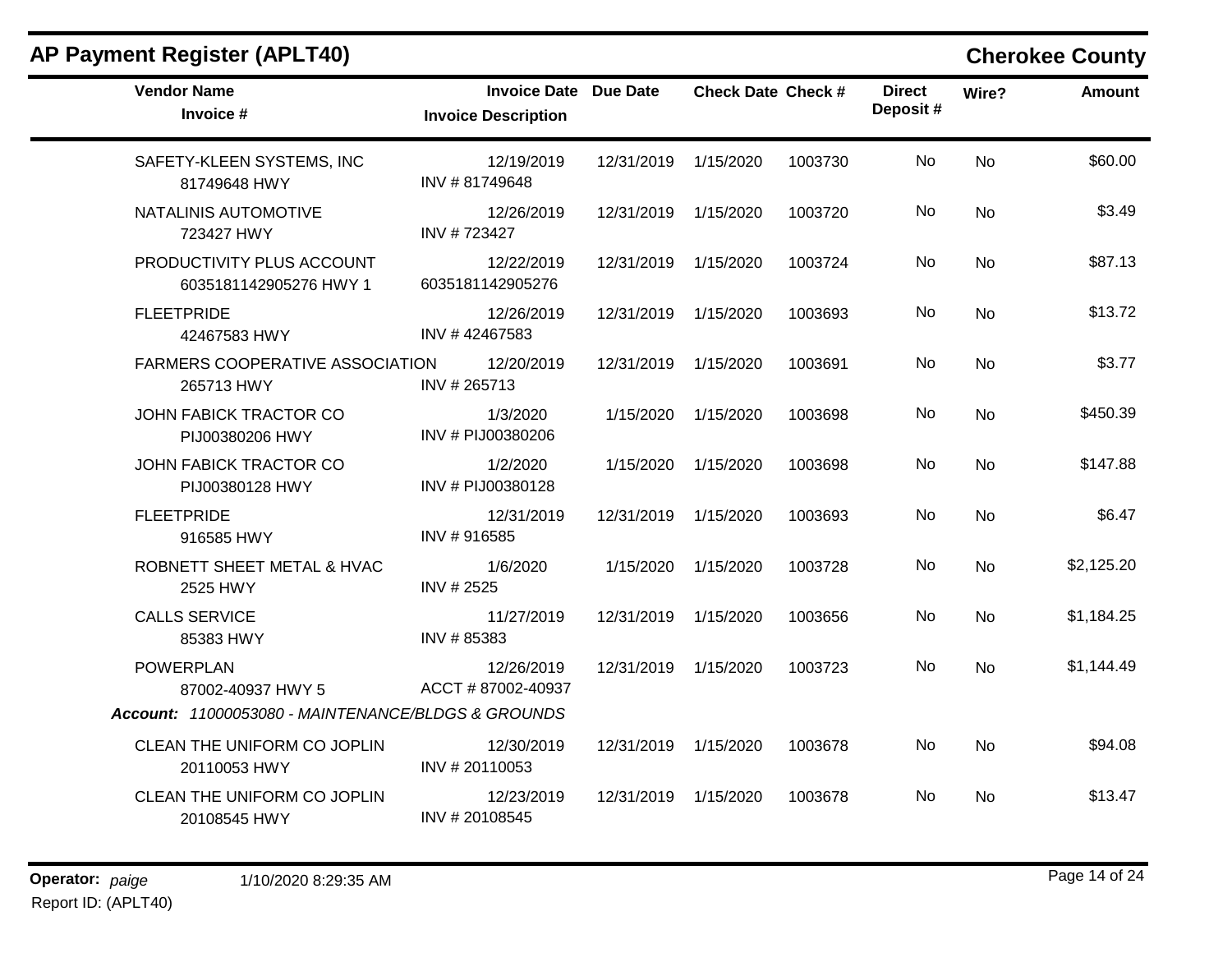|                 |                                | <b>AP Payment Register (APLT40)</b>                                              |                                                            |            |                           |         |                           |       | <b>Cherokee County</b> |
|-----------------|--------------------------------|----------------------------------------------------------------------------------|------------------------------------------------------------|------------|---------------------------|---------|---------------------------|-------|------------------------|
|                 |                                | <b>Vendor Name</b><br>Invoice #                                                  | <b>Invoice Date Due Date</b><br><b>Invoice Description</b> |            | <b>Check Date Check #</b> |         | <b>Direct</b><br>Deposit# | Wire? | <b>Amount</b>          |
|                 |                                | Account: 11000053084 - CELL PHONE CHARGES                                        |                                                            |            |                           |         |                           |       |                        |
|                 |                                | <b>US CELLULAR</b><br>0347834485 HWY<br>Account: 11000053089 - OTHER CONTRACTUAL | 12/20/2019<br>INV # 0347834485                             | 12/31/2019 | 1/15/2020                 | 1003743 | No                        | No    | \$53.37                |
|                 |                                | <b>MERCY JOPLIN</b><br>612426905 HWY                                             | 12/28/2019<br>INV # 612426905                              | 12/31/2019 | 1/15/2020                 | 1003716 | No                        | No    | \$59.00                |
|                 |                                | <b>CINTAS FIRST AID &amp; SAFETY</b><br>8404438755 HWY                           | 12/20/2019<br>INV #8404438755                              | 12/31/2019 | 1/15/2020                 | 1003672 | No                        | No    | \$29.59                |
|                 |                                | <b>Subtotal for Department: 000:</b>                                             |                                                            |            |                           |         |                           |       | \$204,048.16           |
|                 | <b>Subtotal for Fund: 110:</b> |                                                                                  |                                                            |            |                           |         |                           |       |                        |
|                 |                                |                                                                                  |                                                            |            |                           |         |                           |       | \$204,048.16           |
| Fund:           | 120                            | <b>EXTENSION COUNCIL</b>                                                         |                                                            |            |                           |         |                           |       |                        |
| Dept:           | 000                            | <b>NON-DEPARTMENTAL</b>                                                          |                                                            |            |                           |         |                           |       |                        |
|                 | <b>Account:</b>                | 12000053089 - OTHER CONTRACTUAL                                                  |                                                            |            |                           |         |                           |       |                        |
|                 |                                | CHEROKEE COUNTY EXTENSION COUNCIL<br>115                                         | 1/7/2020<br><b>QUARTERLY DISTRIBUTION</b>                  | 1/15/2020  | 1/15/2020                 | 1003667 | No                        | No    | \$61,162.50            |
|                 |                                | <b>Subtotal for Department: 000:</b>                                             |                                                            |            |                           |         |                           |       |                        |
|                 |                                |                                                                                  |                                                            |            |                           |         |                           |       | \$61,162.50            |
|                 | <b>Subtotal for Fund: 120:</b> |                                                                                  |                                                            |            |                           |         |                           |       | \$61,162.50            |
| Fund:           | 140                            | <b>HEALTH</b>                                                                    |                                                            |            |                           |         |                           |       |                        |
| Dept:           | 000                            | <b>NON-DEPARTMENTAL</b>                                                          |                                                            |            |                           |         |                           |       |                        |
|                 |                                | Account: 14000053021 - PRINTING/OFFICE SUPPLIES                                  |                                                            |            |                           |         |                           |       |                        |
|                 |                                | <b>CHASE CARD SERVICES</b><br>0115                                               | 1/7/2020<br>ACCT 4246311970005747                          | 1/15/2020  | 1/15/2020                 | 1003662 | No                        | No    | \$77.89                |
| Operator: paige | Report ID: (APLT40)            | 1/10/2020 8:29:35 AM                                                             |                                                            |            |                           |         |                           |       | Page 15 of 24          |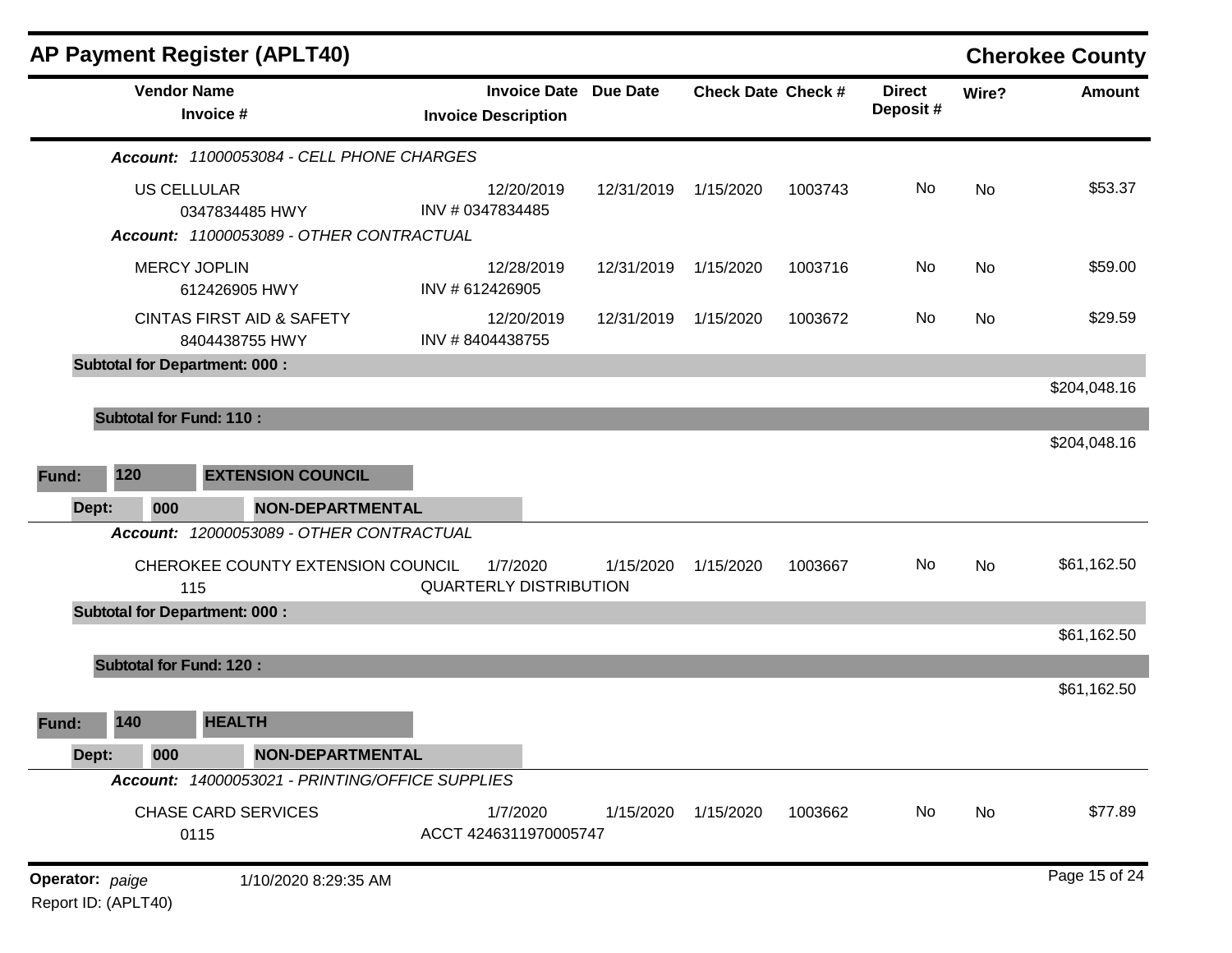### **Vendor Name Invoice Date Due Date Check Date Invoice # Check Date Check # Invoice Description Direct Wire? Amount Deposit #** CHASE CARD SERVICES 0115 1/7/2020 1/15/2020 1/15/2020 1003662 No \$11.00 ACCT 4246311970005747 No CHASE CARD SERVICES 0115 1/7/2020 1/15/2020 1/15/2020 1003662 No \$34.00 ACCT 4246311970005747 No ETTINGER'S OFFICE SUPPLY 5248650 12/20/2019 12/31/2019 1/15/2020 1003690 No \$205.70 INV 5248650 No *Account: 14000053072 - GAS, ELECTRIC, WATER/PHONE* KANSAS GAS SERVICE 1231 HE 12/30/2019 12/31/2019 1/15/2020 1003703 No \$92.12 ACCT 510080477 1188672 27 No COLUMBUS TELEPHONE COMPANY 0115 1/6/2020 1/15/2020 1/15/2020 1003680 No \$50.13 ACCT 2311 No COLUMBUS TELEPHONE COMPANY 0115 HE 1/6/2020 1/15/2020 1/15/2020 1003680 No \$386.05 ACCT 2060 No CITY OF COLUMBUS 1231 HE 12/27/2019 12/31/2019 1/15/2020 1003674 No \$5.00 ACCT 07-17240-00 No *Account: 14000053073 - MEETING COSTS* CHASE CARD SERVICES 0115 1/7/2020 1/15/2020 1/15/2020 1003662 No \$110.00 ACCT 4246311970005747 No CHASE CARD SERVICES 0115 1/7/2020 1/15/2020 1/15/2020 1003662 No \$110.00 ACCT 4246311970005747 No *Account: 14000053076 - PROFESSIONAL SERVICES* QUALITY PEST CONTROL INC 1231 12/31/2019 12/31/2019 1/15/2020 1003725 No \$50.00 MONTHLY SPRAY No CRAW-KAN TELEPHONE COOPERATIVE INC 115 1/7/2020 1/15/2020 1/15/2020 1003684 No \$21.25 ACCT 129793 No *Account: 14000053093 - OFFICE FURNITURE/EQUIP*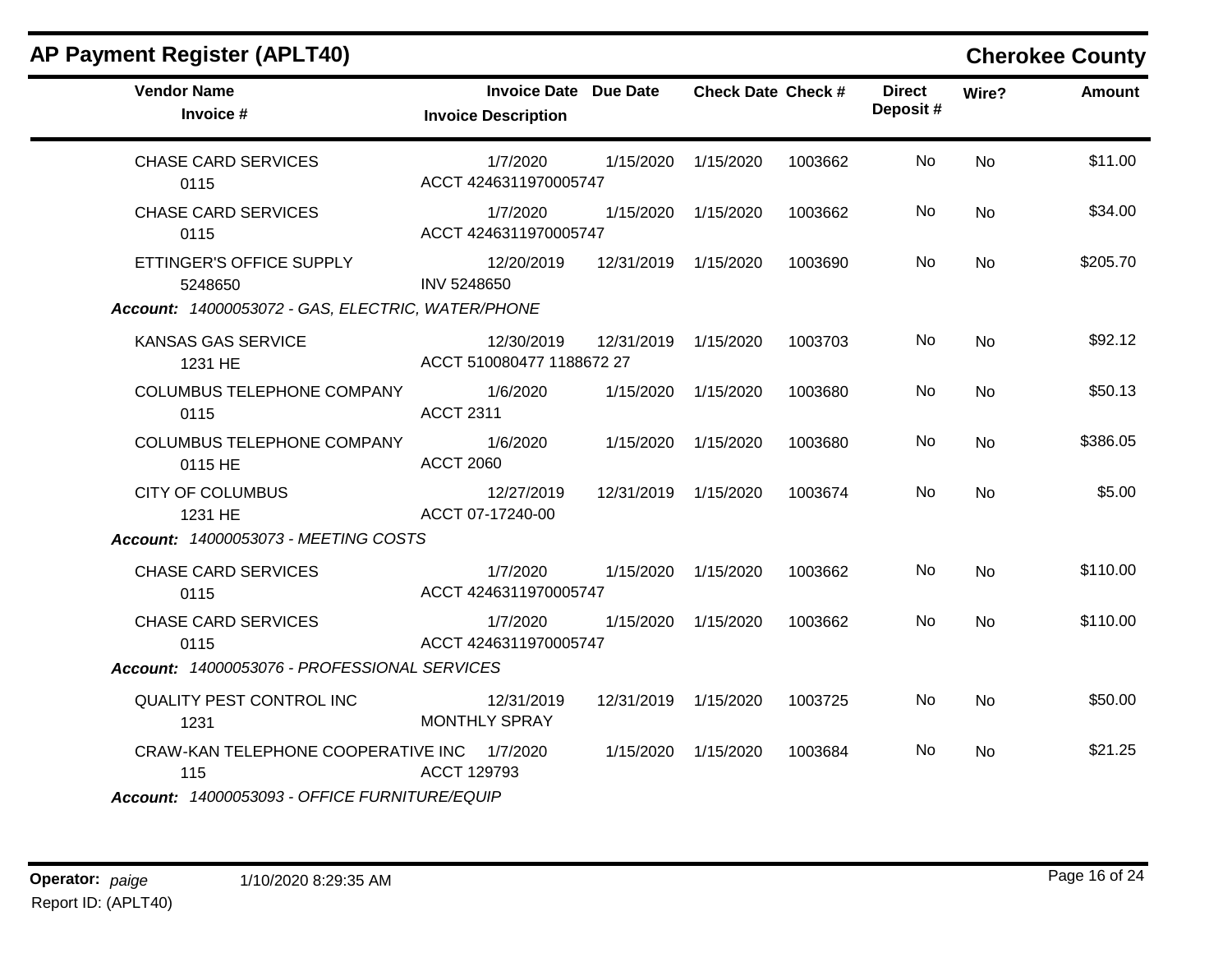|       |       |                    | <b>AP Payment Register (APLT40)</b>      |                                           |                              |            |                           |         |                           |           | <b>Cherokee County</b> |
|-------|-------|--------------------|------------------------------------------|-------------------------------------------|------------------------------|------------|---------------------------|---------|---------------------------|-----------|------------------------|
|       |       | <b>Vendor Name</b> | Invoice #                                | <b>Invoice Description</b>                | <b>Invoice Date Due Date</b> |            | <b>Check Date Check #</b> |         | <b>Direct</b><br>Deposit# | Wire?     | <b>Amount</b>          |
|       |       |                    | <b>STRONGHOLD DATA</b><br>31431          | 12/30/2019<br><b>INV 31431</b>            |                              | 12/31/2019 | 1/15/2020                 | 1003737 | No                        | <b>No</b> | \$8,937.52             |
|       |       |                    | Account: 14000053182 - CONTRACTS         |                                           |                              |            |                           |         |                           |           |                        |
|       |       |                    | MEDICAL WASTE SERVICES<br>W90717         | 1/6/2020<br><b>INV W90717</b>             |                              | 1/15/2020  | 1/15/2020                 | 1003713 | No.                       | No        | \$99.00                |
|       |       |                    | <b>Subtotal for Department: 000:</b>     |                                           |                              |            |                           |         |                           |           |                        |
|       |       |                    |                                          |                                           |                              |            |                           |         |                           |           | \$10,189.66            |
|       |       |                    | <b>Subtotal for Fund: 140:</b>           |                                           |                              |            |                           |         |                           |           |                        |
|       |       |                    |                                          |                                           |                              |            |                           |         |                           |           | \$10,189.66            |
| Fund: | 150   |                    | <b>FAIR</b>                              |                                           |                              |            |                           |         |                           |           |                        |
|       | Dept: | 000                | NON-DEPARTMENTAL                         |                                           |                              |            |                           |         |                           |           |                        |
|       |       |                    | Account: 15000053089 - OTHER CONTRACTUAL |                                           |                              |            |                           |         |                           |           |                        |
|       |       | 115                | CHEROKEE COUNTY FAIR BOARD               | 1/7/2020<br><b>QUARTERLY DISTRIBUTION</b> |                              | 1/15/2020  | 1/15/2020                 | 1003668 | No                        | <b>No</b> | \$3,000.00             |
|       |       |                    | <b>Subtotal for Department: 000:</b>     |                                           |                              |            |                           |         |                           |           |                        |
|       |       |                    |                                          |                                           |                              |            |                           |         |                           |           | \$3,000.00             |
|       |       |                    | <b>Subtotal for Fund: 150:</b>           |                                           |                              |            |                           |         |                           |           |                        |
|       |       |                    |                                          |                                           |                              |            |                           |         |                           |           | \$3,000.00             |
| Fund: | 180   |                    | <b>SOIL CONSERVATION</b>                 |                                           |                              |            |                           |         |                           |           |                        |
|       | Dept: | 000                | <b>NON-DEPARTMENTAL</b>                  |                                           |                              |            |                           |         |                           |           |                        |
|       |       |                    | Account: 18000053089 - OTHER CONTRACTUAL |                                           |                              |            |                           |         |                           |           |                        |
|       |       | 115                | CHEROKEE COUNTY SOIL CONSERVATION        | 1/7/2020<br><b>QUARTERLY DISTRIBUTION</b> |                              | 1/15/2020  | 1/15/2020                 | 1003669 | No                        | <b>No</b> | \$6,250.00             |
|       |       |                    | <b>Subtotal for Department: 000:</b>     |                                           |                              |            |                           |         |                           |           |                        |
|       |       |                    |                                          |                                           |                              |            |                           |         |                           |           | \$6,250.00             |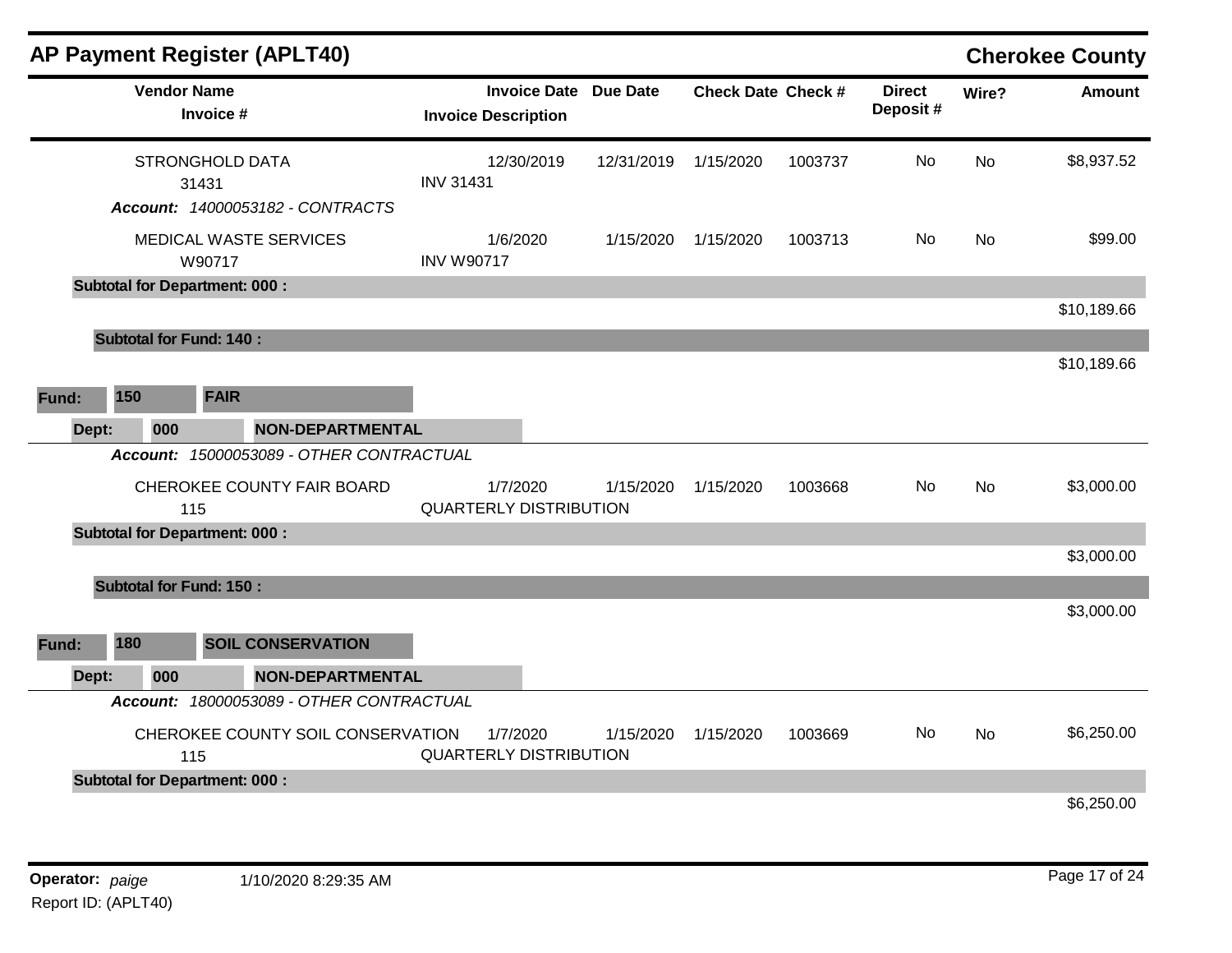|                 |     |                    | <b>AP Payment Register (APLT40)</b>       |                         |                                                            |           |                           |         |                           |       | <b>Cherokee County</b> |
|-----------------|-----|--------------------|-------------------------------------------|-------------------------|------------------------------------------------------------|-----------|---------------------------|---------|---------------------------|-------|------------------------|
|                 |     | <b>Vendor Name</b> | Invoice #                                 |                         | <b>Invoice Date Due Date</b><br><b>Invoice Description</b> |           | <b>Check Date Check #</b> |         | <b>Direct</b><br>Deposit# | Wire? | <b>Amount</b>          |
|                 |     |                    | <b>Subtotal for Fund: 180:</b>            |                         |                                                            |           |                           |         |                           |       |                        |
|                 |     |                    |                                           |                         |                                                            |           |                           |         |                           |       | \$6,250.00             |
| Fund:           | 200 |                    | <b>MENTAL HEALTH</b>                      |                         |                                                            |           |                           |         |                           |       |                        |
| Dept:           |     | 000                |                                           | <b>NON-DEPARTMENTAL</b> |                                                            |           |                           |         |                           |       |                        |
|                 |     |                    | Account: 20000053089 - OTHER CONTRACTUAL  |                         |                                                            |           |                           |         |                           |       |                        |
|                 |     |                    | SPRINGRIVER MENTAL HEALTH & WELLNE<br>115 |                         | 1/7/2020<br><b>QUARTERLY DISTRIBUTION</b>                  | 1/15/2020 | 1/15/2020                 | 1003735 | No                        | No    | \$30,364.25            |
|                 |     |                    | <b>Subtotal for Department: 000:</b>      |                         |                                                            |           |                           |         |                           |       |                        |
|                 |     |                    |                                           |                         |                                                            |           |                           |         |                           |       | \$30,364.25            |
|                 |     |                    | <b>Subtotal for Fund: 200:</b>            |                         |                                                            |           |                           |         |                           |       |                        |
|                 |     |                    |                                           |                         |                                                            |           |                           |         |                           |       | \$30,364.25            |
| Fund:           | 210 |                    | <b>MENTAL RETARDATION</b>                 |                         |                                                            |           |                           |         |                           |       |                        |
| Dept:           |     | 000                |                                           | <b>NON-DEPARTMENTAL</b> |                                                            |           |                           |         |                           |       |                        |
|                 |     |                    | Account: 21000053089 - OTHER CONTRACTUAL  |                         |                                                            |           |                           |         |                           |       |                        |
|                 |     | <b>CLASS LTD</b>   | 115                                       |                         | 1/7/2020<br><b>QUARTERLY DISTRIBUTION</b>                  | 1/15/2020 | 1/15/2020                 | 1003677 | No                        | No    | \$27,864.25            |
|                 |     |                    | <b>Subtotal for Department: 000:</b>      |                         |                                                            |           |                           |         |                           |       |                        |
|                 |     |                    |                                           |                         |                                                            |           |                           |         |                           |       | \$27,864.25            |
|                 |     |                    | <b>Subtotal for Fund: 210:</b>            |                         |                                                            |           |                           |         |                           |       |                        |
|                 |     |                    |                                           |                         |                                                            |           |                           |         |                           |       | \$27,864.25            |
| Fund:           | 220 |                    | <b>AMBULANCE</b>                          |                         |                                                            |           |                           |         |                           |       |                        |
| Dept:           |     | 000                |                                           | NON-DEPARTMENTAL        |                                                            |           |                           |         |                           |       |                        |
|                 |     |                    | Account: 22000053089 - OTHER CONTRACTUAL  |                         |                                                            |           |                           |         |                           |       |                        |
|                 |     |                    | CHEROKEE COUNTY AMBULANCE-DIST #3<br>115  |                         | 1/7/2020<br><b>MONTHLY SUBSIDY</b>                         | 1/15/2020 | 1/15/2020                 | 1003665 | No                        | No    | \$16,877.33            |
| Operator: paige |     |                    | 1/10/2020 8:29:35 AM                      |                         |                                                            |           |                           |         |                           |       | Page 18 of 24          |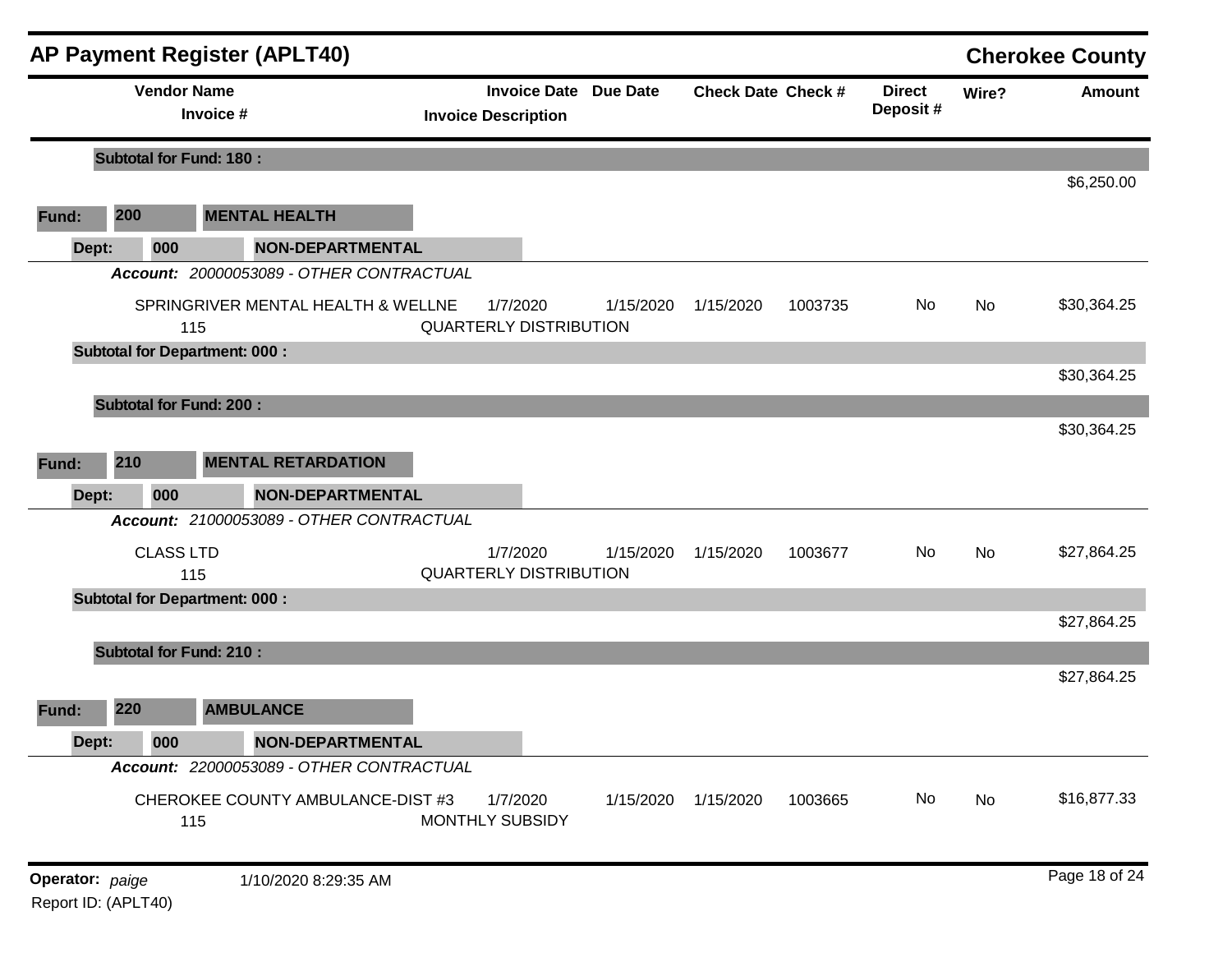| <b>AP Payment Register (APLT40)</b>        |                                                            |            |                           |         |                           |       | <b>Cherokee County</b> |
|--------------------------------------------|------------------------------------------------------------|------------|---------------------------|---------|---------------------------|-------|------------------------|
| <b>Vendor Name</b><br>Invoice #            | <b>Invoice Date Due Date</b><br><b>Invoice Description</b> |            | <b>Check Date Check #</b> |         | <b>Direct</b><br>Deposit# | Wire? | <b>Amount</b>          |
| CHEROKEE COUNTY AMBULANCE-DIST #1<br>115   | 1/7/2020<br>MONTHLY SUBSIDY                                | 1/15/2020  | 1/15/2020                 | 1003663 | No                        | No    | \$16,877.33            |
| CHEROKEE COUNTY AMBULANCE-DIST #2<br>115   | 1/7/2020<br><b>MONTHLY SUBSIDY</b>                         | 1/15/2020  | 1/15/2020                 | 1003664 | No                        | No    | \$16,877.33            |
| <b>Subtotal for Department: 000:</b>       |                                                            |            |                           |         |                           |       | \$50,631.99            |
| <b>Subtotal for Fund: 220:</b>             |                                                            |            |                           |         |                           |       |                        |
|                                            |                                                            |            |                           |         |                           |       | \$50,631.99            |
| 224<br><b>CHEROKEE COUNTY 911</b><br>Fund: |                                                            |            |                           |         |                           |       |                        |
| Dept:<br><b>NON-DEPARTMENTAL</b><br>000    |                                                            |            |                           |         |                           |       |                        |
| Account: 22400053300 - MISC PAID OUT       |                                                            |            |                           |         |                           |       |                        |
| <b>VERIZON WIRELESS</b><br>9844533188      | 12/18/2019<br>INV 9844533188                               | 12/31/2019 | 1/15/2020                 | 1003744 | No                        | No    | \$1,061.61             |
| <b>CENTURYLINK</b><br>1231                 | 12/25/2019<br>ACCT 313409961                               | 12/31/2019 | 1/15/2020                 | 1003660 | No                        | No    | \$476.00               |
| UR SOLUTIONS<br>0115                       | 1/6/2020<br>INV 20191209                                   | 1/15/2020  | 1/15/2020                 | 1003742 | No                        | No    | \$213.75               |
| <b>HAYLEY PERKINS</b><br>1231              | 12/2/2019<br><b>REIMB CHARGES</b>                          | 12/31/2019 | 1/15/2020                 | 1003694 | No                        | No    | \$85.89                |
| UR SOLUTIONS<br>20191209                   | 1/6/2020<br>INV 20191209                                   | 12/31/2019 | 1/15/2020                 | 1003742 | No                        | No    | \$118.75               |
| <b>Subtotal for Department: 000:</b>       |                                                            |            |                           |         |                           |       |                        |
| <b>Subtotal for Fund: 224:</b>             |                                                            |            |                           |         |                           |       | \$1,956.00             |
|                                            |                                                            |            |                           |         |                           |       | \$1,956.00             |
| 230<br><b>APPRAISER COSTS</b><br>Fund:     |                                                            |            |                           |         |                           |       |                        |
| Operator: paige<br>1/10/2020 8:29:35 AM    |                                                            |            |                           |         |                           |       | Page 19 of 24          |
| Report ID: (APLT40)                        |                                                            |            |                           |         |                           |       |                        |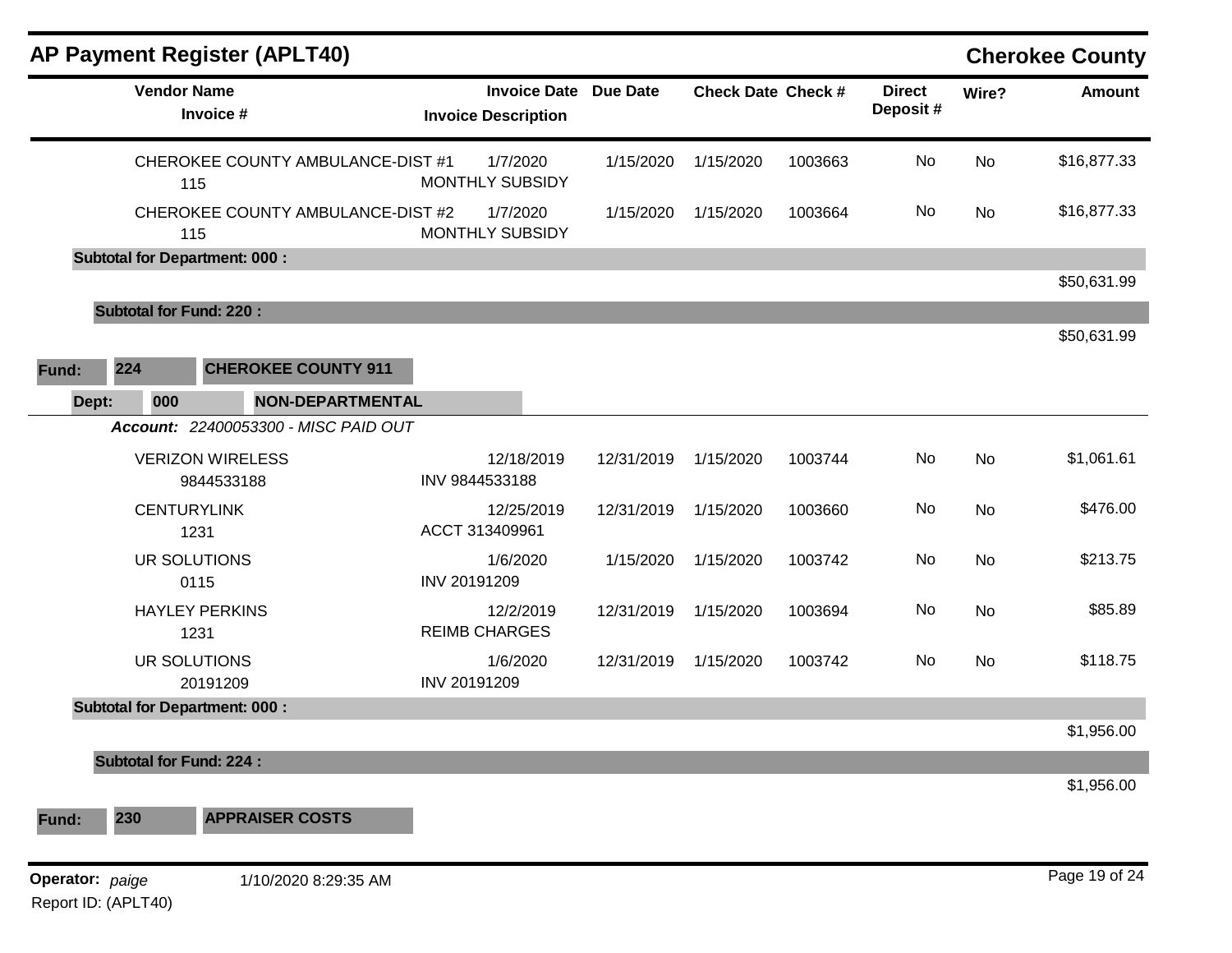|                 | <b>AP Payment Register (APLT40)</b>  |                              |                                                 |                                      |            |                              |                           |         |                           |       | <b>Cherokee County</b> |
|-----------------|--------------------------------------|------------------------------|-------------------------------------------------|--------------------------------------|------------|------------------------------|---------------------------|---------|---------------------------|-------|------------------------|
|                 | <b>Vendor Name</b>                   | Invoice #                    |                                                 | <b>Invoice Description</b>           |            | <b>Invoice Date Due Date</b> | <b>Check Date Check #</b> |         | <b>Direct</b><br>Deposit# | Wire? | <b>Amount</b>          |
| Dept:           | 000                                  |                              | <b>NON-DEPARTMENTAL</b>                         |                                      |            |                              |                           |         |                           |       |                        |
|                 |                                      |                              | Account: 23000053021 - PRINTING/OFFICE SUPPLIES |                                      |            |                              |                           |         |                           |       |                        |
|                 | <b>SUMNERONE</b>                     | 2401158                      |                                                 | INV 2401158                          | 12/30/2019 | 12/31/2019                   | 1/15/2020                 | 1003738 | No                        | No    | \$111.20               |
|                 |                                      | QUILL CORPORATION<br>3572499 |                                                 | INV 3572499                          | 12/27/2019 | 12/31/2019                   | 1/15/2020                 | 1003726 | No                        | No    | \$3.95                 |
|                 |                                      |                              | Account: 23000053074 - TELEPHONE BILLS          |                                      |            |                              |                           |         |                           |       |                        |
|                 |                                      | 115 CH                       | COLUMBUS TELEPHONE COMPANY                      | 1/7/2020<br><b>ACCT 7577</b>         |            | 1/15/2020                    | 1/15/2020                 | 1003680 | No                        | No    | \$276.91               |
|                 | <b>Subtotal for Department: 000:</b> |                              |                                                 |                                      |            |                              |                           |         |                           |       |                        |
|                 |                                      |                              |                                                 |                                      |            |                              |                           |         |                           |       | \$392.06               |
|                 | <b>Subtotal for Fund: 230:</b>       |                              |                                                 |                                      |            |                              |                           |         |                           |       |                        |
|                 |                                      |                              |                                                 |                                      |            |                              |                           |         |                           |       | \$392.06               |
| Fund:           | 260                                  |                              | <b>EMPLOYEE BENEFITS</b>                        |                                      |            |                              |                           |         |                           |       |                        |
| Dept:           | 000                                  |                              | <b>NON-DEPARTMENTAL</b>                         |                                      |            |                              |                           |         |                           |       |                        |
|                 |                                      |                              | Account: 26000053306 - KCAMP                    |                                      |            |                              |                           |         |                           |       |                        |
|                 | <b>KCAMP</b>                         | 115                          |                                                 | 1/6/2020<br>2020 ANNUAL CONTRIBUTION |            | 1/15/2020                    | 1/15/2020                 | 1003707 | No                        | No    | \$178,672.00           |
|                 |                                      |                              | Account: 26000053404 - KWORCC POOL CONTRIBUTION |                                      |            |                              |                           |         |                           |       |                        |
|                 | <b>KWORCC</b>                        | 0115                         |                                                 | 1/1/2020<br>2020 PREMIUM             |            | 1/15/2020                    | 1/15/2020                 | 1003710 | No                        | No    | \$113,717.00           |
|                 | <b>Subtotal for Department: 000:</b> |                              |                                                 |                                      |            |                              |                           |         |                           |       |                        |
|                 |                                      |                              |                                                 |                                      |            |                              |                           |         |                           |       | \$292,389.00           |
|                 | <b>Subtotal for Fund: 260:</b>       |                              |                                                 |                                      |            |                              |                           |         |                           |       |                        |
|                 |                                      |                              |                                                 |                                      |            |                              |                           |         |                           |       | \$292,389.00           |
| Fund:           | 300                                  |                              | <b>SERVICE FOR ELDERLY</b>                      |                                      |            |                              |                           |         |                           |       |                        |
| Operator: paige | Report ID: (APLT40)                  |                              | 1/10/2020 8:29:35 AM                            |                                      |            |                              |                           |         |                           |       | Page 20 of 24          |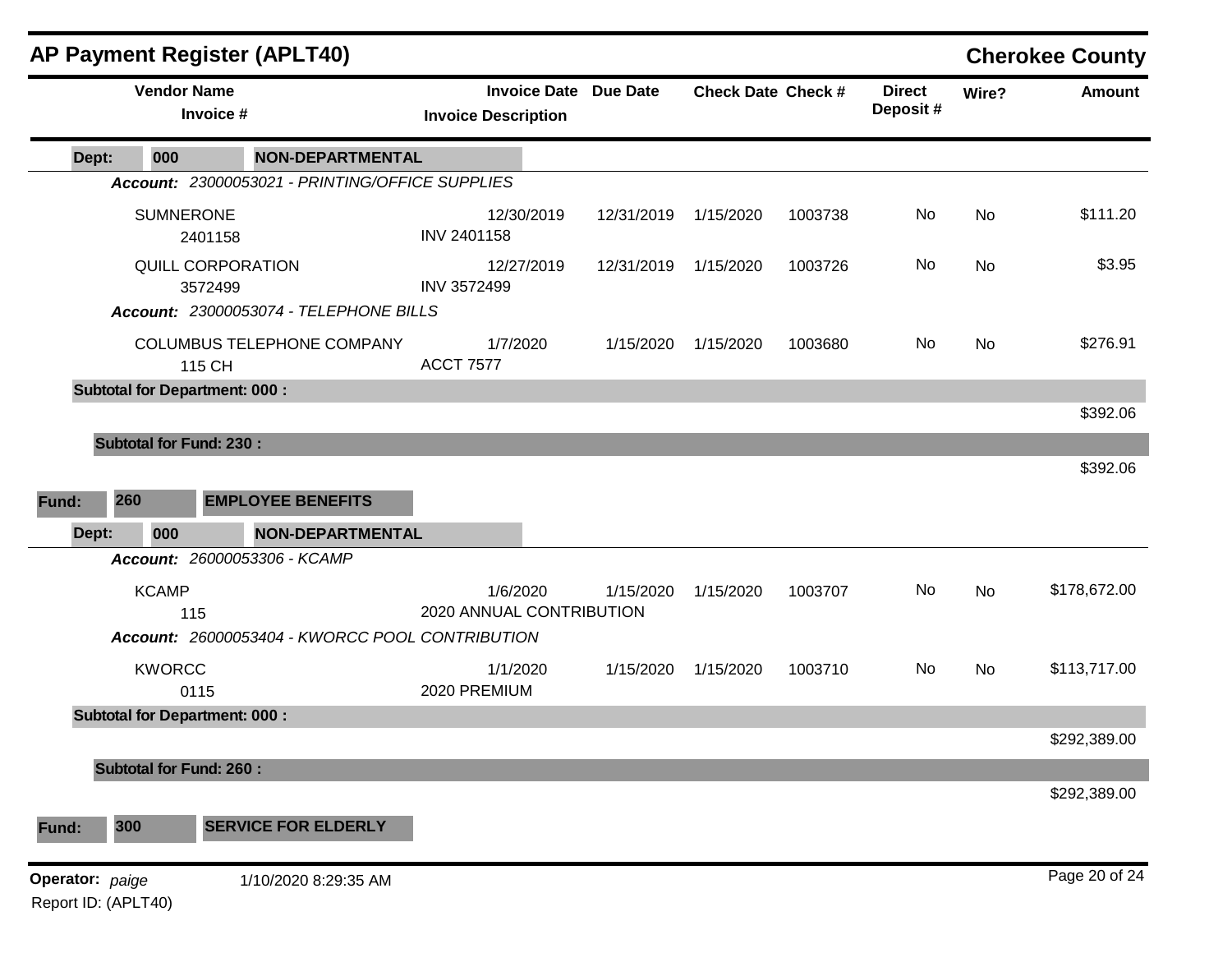|       |                                       | <b>AP Payment Register (APLT40)</b>         |                                                            |                      |                           |         |                           |           | <b>Cherokee County</b> |
|-------|---------------------------------------|---------------------------------------------|------------------------------------------------------------|----------------------|---------------------------|---------|---------------------------|-----------|------------------------|
|       | <b>Vendor Name</b><br>Invoice #       |                                             | <b>Invoice Date Due Date</b><br><b>Invoice Description</b> |                      | <b>Check Date Check #</b> |         | <b>Direct</b><br>Deposit# | Wire?     | <b>Amount</b>          |
| Dept: | 000                                   | <b>NON-DEPARTMENTAL</b>                     |                                                            |                      |                           |         |                           |           |                        |
|       |                                       | Account: 30000053072 - GAS, ELECTRIC, WATER |                                                            |                      |                           |         |                           |           |                        |
|       | <b>CITY OF COLUMBUS</b><br>1231 EL    |                                             | 12/27/2019<br>ACCT 07-48820-01                             | 12/31/2019           | 1/15/2020                 | 1003674 | No                        | <b>No</b> | \$55.56                |
|       | 1231 EL1                              | EMPIRE DISTRICT ELECTRIC COMPANY            | 12/19/2019<br>ACCT 828267-31-0                             | 12/31/2019 1/15/2020 |                           | 1003689 | No                        | No        | \$121.98               |
|       | <b>KANSAS GAS SERVICE</b><br>1231 EL1 |                                             | 12/30/2019<br>ACCT 510724504 2014982 18                    | 12/31/2019           | 1/15/2020                 | 1003703 | <b>No</b>                 | <b>No</b> | \$56.07                |
|       | <b>KANSAS GAS SERVICE</b><br>1231 EL  |                                             | 12/30/2019<br>ACCT 510020083 1175382 00                    | 12/31/2019           | 1/15/2020                 | 1003703 | <b>No</b>                 | <b>No</b> | \$52.03                |
|       | <b>KANSAS GAS SERVICE</b><br>1231 EL2 |                                             | 12/30/2019<br>ACCT 512076592 1191351 09                    | 12/31/2019           | 1/15/2020                 | 1003703 | No                        | <b>No</b> | \$161.84               |
|       | 1231 EL                               | EMPIRE DISTRICT ELECTRIC COMPANY            | 12/20/2019<br>ACCT 124991-59-7                             | 12/31/2019           | 1/15/2020                 | 1003689 | <b>No</b>                 | <b>No</b> | \$84.03                |
|       | <b>KANSAS GAS SERVICE</b><br>0115     |                                             | 1/6/2020<br>ACCT 510074383 1179346 45                      | 1/15/2020            | 1/15/2020                 | 1003703 | No                        | <b>No</b> | \$138.32               |
|       | <b>CITY OF GALENA</b><br>1231 EL      |                                             | 12/4/2019<br>ACCT 10006000                                 | 12/31/2019           | 1/15/2020                 | 1003675 | <b>No</b>                 | No        | \$99.68                |
|       |                                       | Account: 30000053074 - TELEPHONE BILLS      |                                                            |                      |                           |         |                           |           |                        |
|       | <b>CENTURYLINK</b><br>1231 EL         |                                             | 12/24/2019<br>ACCT 320497874                               | 12/31/2019 1/15/2020 |                           | 1003659 | No.                       | <b>No</b> | \$8.12                 |
|       | <b>CENTURYLINK</b><br>1231 EL1        |                                             | 12/24/2019<br>ACCT 320494722                               | 12/31/2019 1/15/2020 |                           | 1003659 | <b>No</b>                 | <b>No</b> | \$2.69                 |
|       | <b>Subtotal for Department: 000:</b>  |                                             |                                                            |                      |                           |         |                           |           |                        |
|       |                                       |                                             |                                                            |                      |                           |         |                           |           | \$780.32               |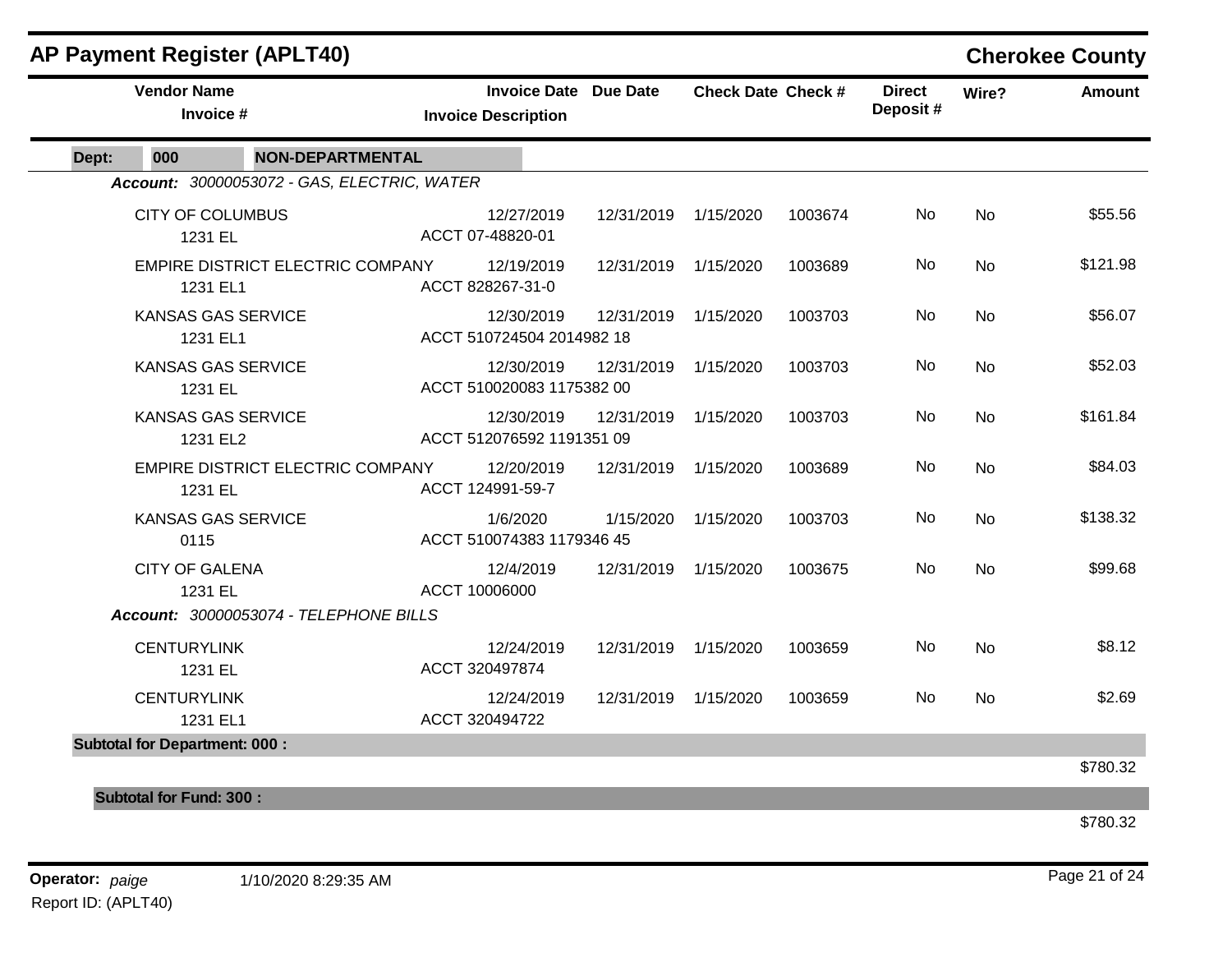|       |                                | <b>AP Payment Register (APLT40)</b>                            |                                  |                       |                           |         |                           |           | <b>Cherokee County</b> |
|-------|--------------------------------|----------------------------------------------------------------|----------------------------------|-----------------------|---------------------------|---------|---------------------------|-----------|------------------------|
|       | <b>Vendor Name</b>             | Invoice #                                                      | <b>Invoice Description</b>       | Invoice Date Due Date | <b>Check Date Check #</b> |         | <b>Direct</b><br>Deposit# | Wire?     | <b>Amount</b>          |
| Fund: | 304                            | <b>SPIDER PROGRAM</b>                                          |                                  |                       |                           |         |                           |           |                        |
| Dept: | 000                            | <b>NON-DEPARTMENTAL</b>                                        |                                  |                       |                           |         |                           |           |                        |
|       |                                | Account: 30400053300 - MISC PAID OUT                           |                                  |                       |                           |         |                           |           |                        |
|       |                                | BROOKS-JEFFREY MARKETING, INC<br>190745                        | 12/21/2019<br><b>INV 190745</b>  | 12/31/2019            | 1/15/2020                 | 1003654 | No                        | <b>No</b> | \$547.93               |
|       |                                | BROOKS-JEFFREY MARKETING, INC<br>190744                        | 12/21/2019<br>STMT 808212333     |                       | 12/31/2019 1/15/2020      | 1003654 | No.                       | <b>No</b> | \$208.23               |
|       |                                | <b>Subtotal for Department: 000:</b>                           |                                  |                       |                           |         |                           |           |                        |
|       |                                |                                                                |                                  |                       |                           |         |                           |           | \$756.16               |
|       | <b>Subtotal for Fund: 304:</b> |                                                                |                                  |                       |                           |         |                           |           |                        |
| Fund: | 330                            | <b>SEWER DISTRICT#1 OPER</b>                                   |                                  |                       |                           |         |                           |           | \$756.16               |
| Dept: | 000                            | <b>NON-DEPARTMENTAL</b>                                        |                                  |                       |                           |         |                           |           |                        |
|       |                                | Account: 33000053072 - GAS, ELECTRIC, WATER                    |                                  |                       |                           |         |                           |           |                        |
|       |                                | EMPIRE DISTRICT ELECTRIC COMPANY<br>059522-21-9 SEWER 5        | 12/30/2019<br>ACCT # 059522-21-9 | 12/31/2019            | 1/15/2020                 | 1003689 | No                        | No        | \$200.41               |
|       |                                | <b>EMPIRE DISTRICT ELECTRIC COMPANY</b><br>547731-85-1 SEWER 9 | 12/30/2019<br>ACCT # 547731-85-1 | 12/31/2019            | 1/15/2020                 | 1003689 | No                        | <b>No</b> | \$409.21               |
|       |                                | <b>EMPIRE DISTRICT ELECTRIC COMPANY</b><br>866807-56-3 SEWER 8 | 12/31/2019<br>INV #866807-56-3   | 12/31/2019            | 1/15/2020                 | 1003689 | No.                       | <b>No</b> | \$236.80               |
|       |                                | Account: 33000053074 - TELEPHONE BILLS                         |                                  |                       |                           |         |                           |           |                        |
|       |                                | <b>CENTURYLINK</b><br>438097159 HWY                            | 12/23/2019<br>ACCT #438097159    |                       | 12/31/2019 1/15/2020      | 1003660 | No.                       | <b>No</b> | \$175.81               |
|       |                                | <b>Subtotal for Department: 000:</b>                           |                                  |                       |                           |         |                           |           |                        |
|       |                                |                                                                |                                  |                       |                           |         |                           |           | \$1,022.23             |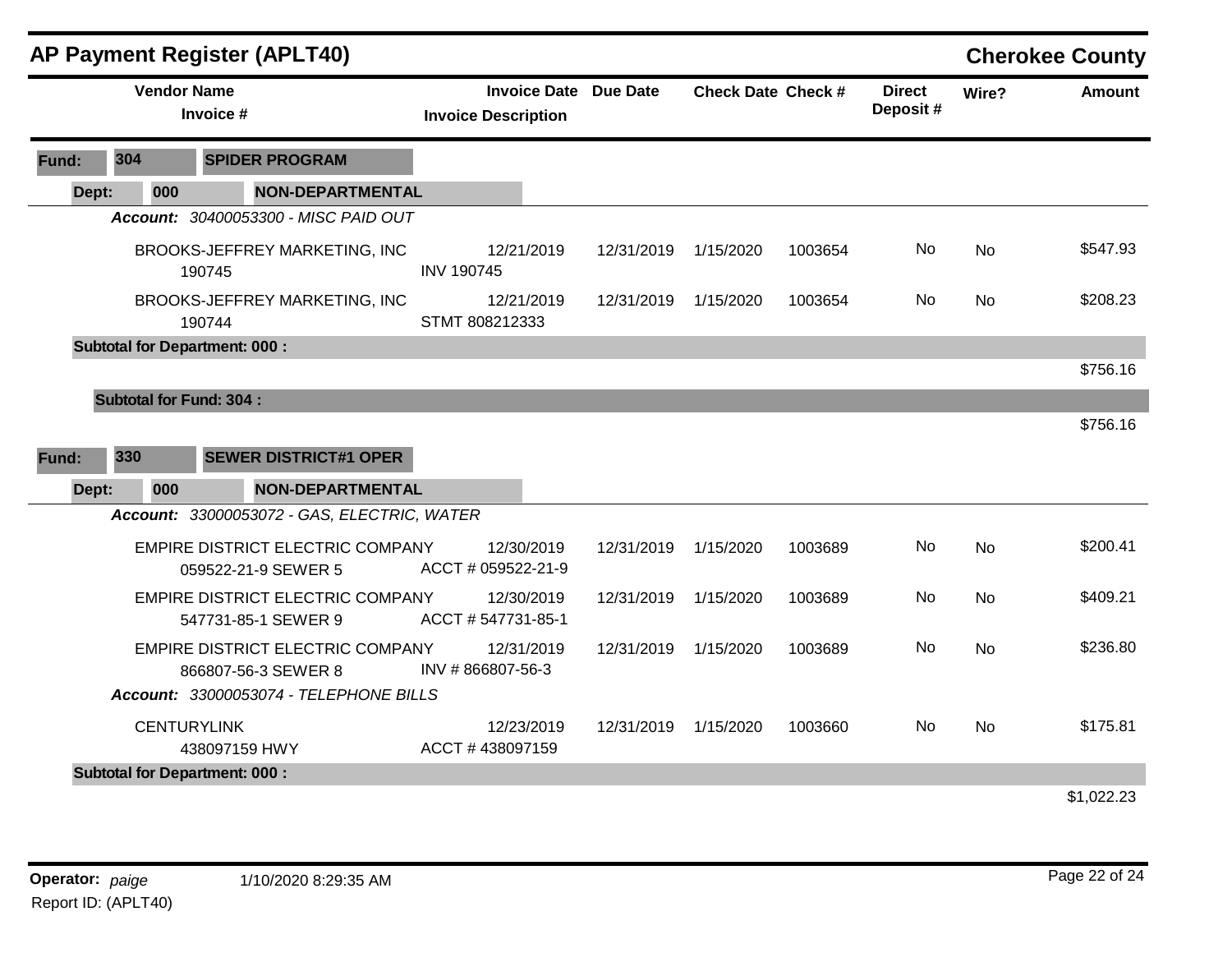|       |                                      |                                 | <b>AP Payment Register (APLT40)</b>  |                            |            |                              |                           |         |                                   |       | <b>Cherokee County</b> |
|-------|--------------------------------------|---------------------------------|--------------------------------------|----------------------------|------------|------------------------------|---------------------------|---------|-----------------------------------|-------|------------------------|
|       |                                      | <b>Vendor Name</b><br>Invoice # |                                      | <b>Invoice Description</b> |            | <b>Invoice Date Due Date</b> | <b>Check Date Check #</b> |         | <b>Direct</b><br>Deposit#         | Wire? | Amount                 |
|       | <b>Subtotal for Fund: 330:</b>       |                                 |                                      |                            |            |                              |                           |         |                                   |       |                        |
|       |                                      |                                 |                                      |                            |            |                              |                           |         |                                   |       | \$1,022.23             |
| Fund: | 490                                  |                                 | <b>SPECIAL LAW ENFORCEM</b>          |                            |            |                              |                           |         |                                   |       |                        |
| Dept: | 000                                  |                                 | <b>NON-DEPARTMENTAL</b>              |                            |            |                              |                           |         |                                   |       |                        |
|       |                                      |                                 | Account: 49000053300 - MISC PAID OUT |                            |            |                              |                           |         |                                   |       |                        |
|       |                                      | <b>TEAM THREADS</b>             |                                      |                            | 11/27/2019 | 12/31/2019                   | 1/15/2020                 | 1003739 | No                                | No    | \$1,313.00             |
|       |                                      | 6743                            |                                      | <b>INV 6743</b>            |            |                              |                           |         |                                   |       |                        |
|       | <b>Subtotal for Department: 000:</b> |                                 |                                      |                            |            |                              |                           |         |                                   |       |                        |
|       |                                      |                                 |                                      |                            |            |                              |                           |         |                                   |       | \$1,313.00             |
|       | <b>Subtotal for Fund: 490:</b>       |                                 |                                      |                            |            |                              |                           |         |                                   |       |                        |
|       |                                      |                                 |                                      |                            |            |                              |                           |         |                                   |       | \$1,313.00             |
|       |                                      |                                 |                                      |                            |            |                              |                           |         | Total for Bank 1 Account 1120298: |       | \$866,293.26           |
|       |                                      |                                 |                                      |                            |            |                              |                           |         | ***** Total Invoices Paid:        |       | \$866,293.26           |